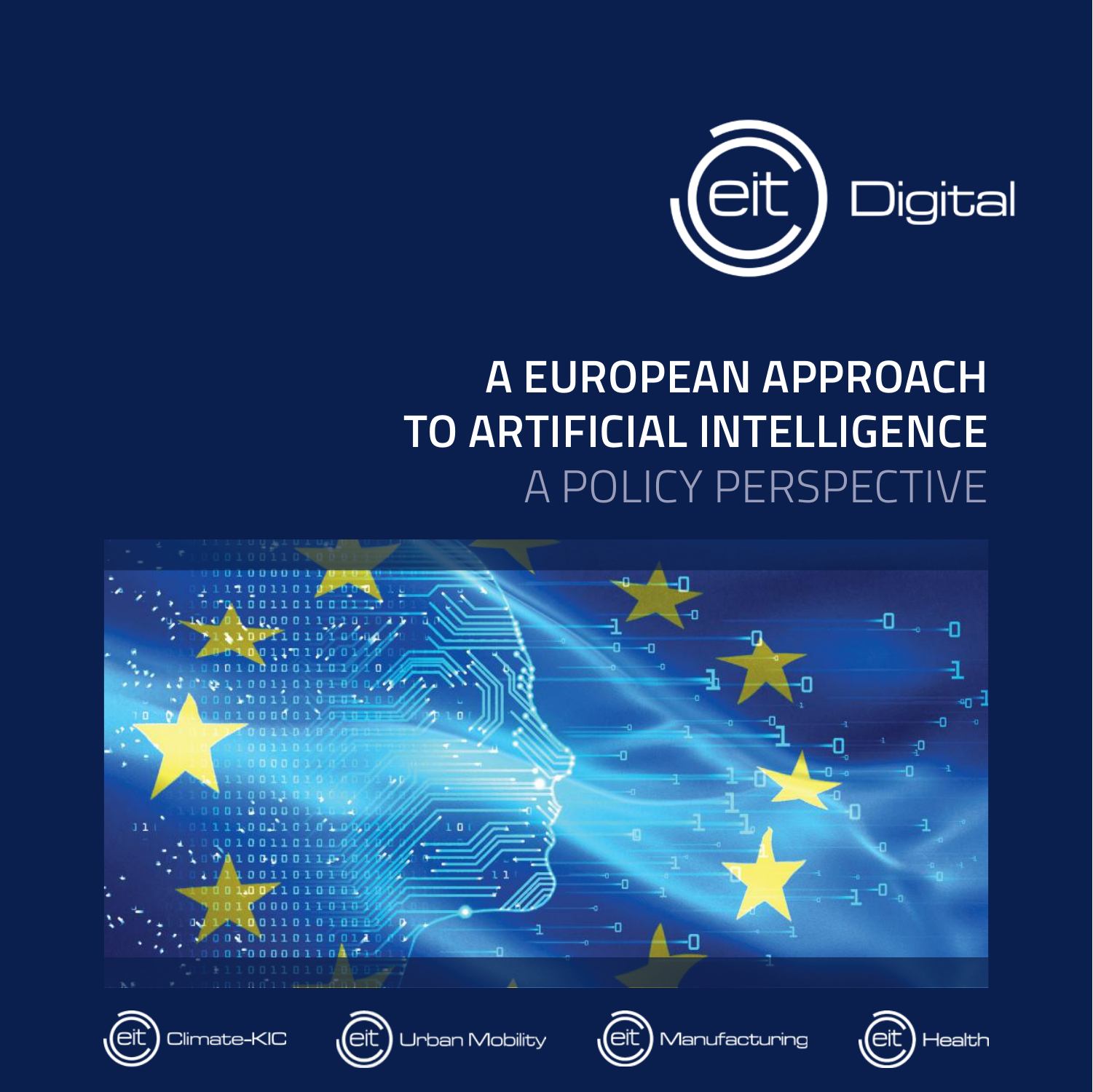## **CONTENT**

| <b>EXECUTIVE SUMMARY</b>                                             | 3  |
|----------------------------------------------------------------------|----|
| <b>INTRODUCTION</b>                                                  |    |
| CONSISTENCY, RELIABILITY, AND TRANSPARENCY: ALL CONTEXT-DEPENDENT    | 7  |
| AI GOVERNANCE REGIMES: SCENARIOS AND THEIR ASSESSMENT                | 8  |
| <b>GENERIC AND CONTEXT DEPENDING OPPORTUNITIES AND POLICY LEVERS</b> | 9  |
| <b>GENERIC</b>                                                       | 16 |
| <b>MANUFACTURING</b>                                                 | 16 |
| <b>URBAN MOBILITY</b>                                                | 17 |
| <b>HEALTH</b>                                                        | 18 |
| <b>CLIMATE AND ENERGY</b>                                            | 19 |
| AI GOVERNANCE REGIMES: THEIR ASSESSMENT                              | 20 |
| <b>CONCLUSIONS</b>                                                   | 21 |
| <b>REFERENCES</b>                                                    | 21 |
| <b>ACKNOWLEDGEMENTS</b>                                              | 23 |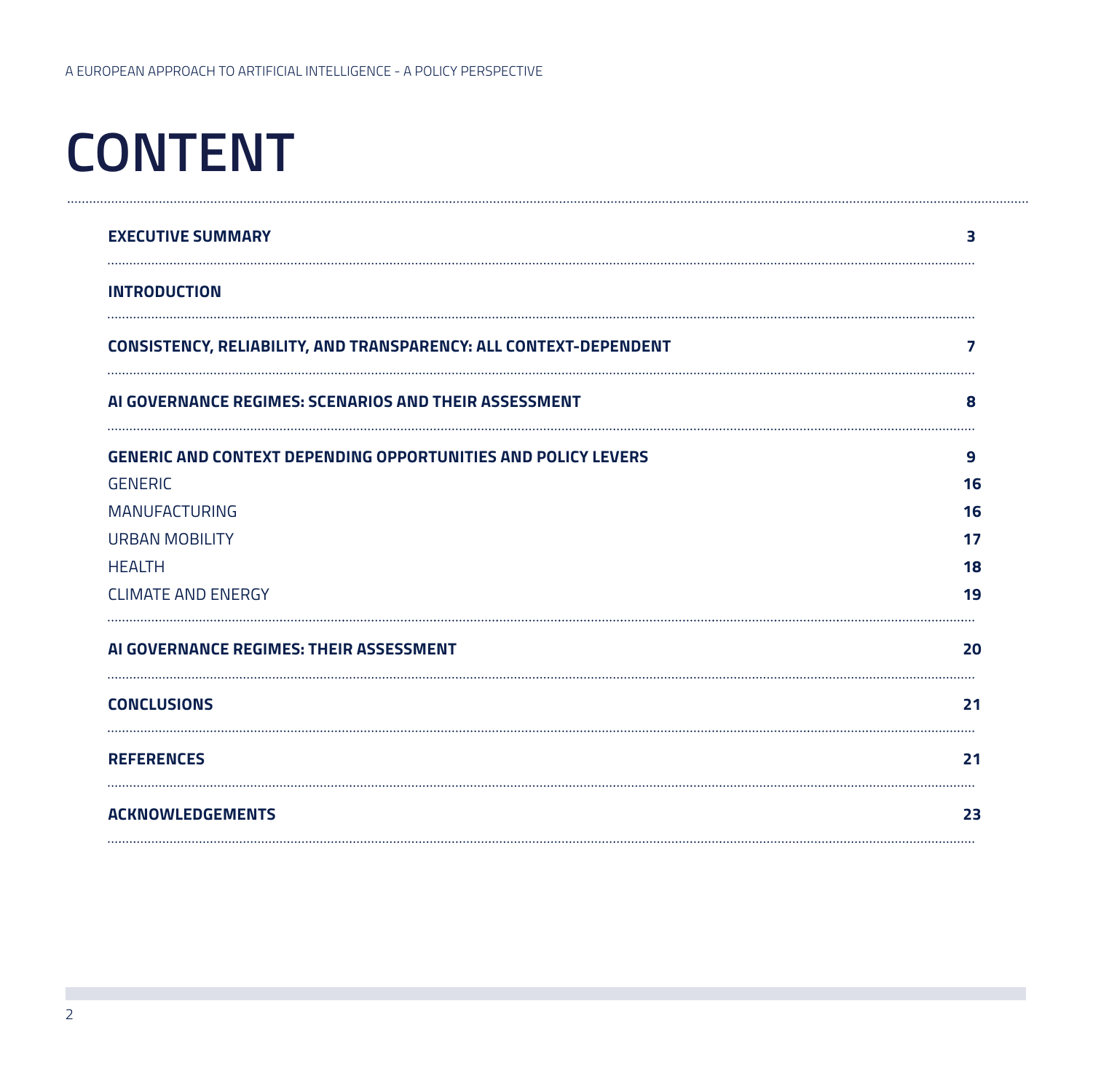## **EXECUTIVE SUMMARY**

This report features in the EIT Digital policy perspective report series and is the result of a combined effort from five EIT KICs (EIT Manufacturing, EIT Urban Mobility, EIT Health, EIT Climate-KIC, and EIT Digital as coordinator). The EIT Knowledge and Innovation Communities represent the largest innovation ecosystem in Europe with more than 1,500 organisations from business, research, innovation, and higher education from all across Europe. By tapping into the vast innovation and application knowledge, the report identifies both general and sector specific concerns and opportunities for the further deployment of AI in Europe.

The report provides business and policy decision makers with a scenario-based impact assessment instrument. The scenarios off-set generic across the board application of policies and regulation against domain specific policies and regulation; and on the other hand, the level of regulation varying from soft to firm.

Next to the generic concerns and opportunities shared by all application domains, the report also identifies the key concerns and opportunities regarding AI in the domains of manufacturing, urban mobility, health, and climate and energy. This together with the core policy levels available to mitigate the concerns and embark on the opportunities.

Next to providing a pragmatic instrument for AI policy development, the main recommendations are:

• To ensure effective policy in the area of AI it is necessary to take context (sectors of application) into account.

• Policies regarding application of AI on personal data should be allowed to differ from policies regarding application of AI on machine data, especially in certain application sectors.

• General regulation or policy measures can be considered in relation to algorithm transparency and explainability.

• Regulation should be adaptable and flexible, whilst minimising and mitigating risks and ensuring human rights and European values.

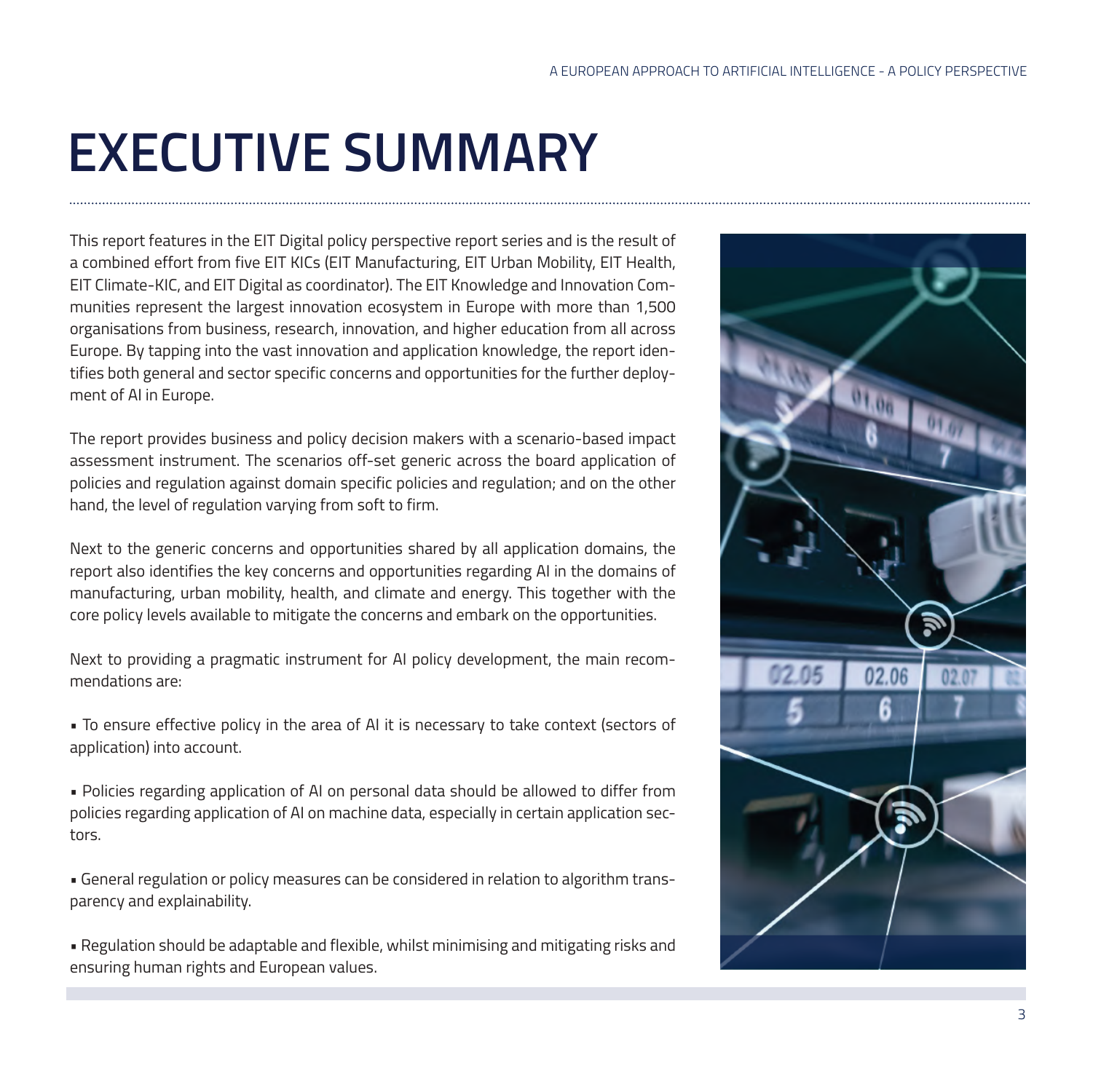## **INTRODUCTION**

While a clear cut definition of Artificial Intelligence (AI) would be the building block for its regulatory and governance framework, there is not yet a widely accepted definition of what AI is (Buiten, 2019; Scherer, 2016). Definitions focussing on intelligence are often circular in that defining what level of intelligence is needed to qualify as 'artificial intelligence' remains subjective and situational<sup>1</sup>. Pragmatic ostensive definitions simply group under the AI labels a wide array of technologies, applications, and uses (i.e., robots, cobots, machine learning and deep learning, computer visions, speech recognition, diagnostic systems, autonomous manufacturing machines, self-driving cars, and dozens more). The European Commission, for instance, in its 2018 Communication (European Commission, 2018, p. 2) defines AI as referring to: "systems that display intelligent behaviour by analysing their environment and taking actions – with some degree of autonomy – to achieve specific goals. AI-based systems can be purely software-based, acting in the virtual world (e.g. voice assistants, image analysis software, search engines, speech and face recognition systems) or AI can be embedded in hardware devices (e.g. advanced robots, autonomous cars, drones or Internet of Things applications)". Broad AI definitions cover several technologies, including machine learning (algorithms whose performance improve as they are exposed to more data over time), deep learning, predictive analytics, computer vision and natural language processing (see for instance Annoni et al., 2018). Following Buiten (2019), in this report we focus on algorithms and the data they use, for two reasons. First, algorithms and the underlying data is what most, if not all, the technologies and applications grouped under AI have in common. Second, they are at the same time the source of the new opportunities and risks that are currently the object of ethical and policy debates.

The European Commission expects AI to significantly improve the

lives of EU citizens and bring major benefits to society and economy through better healthcare, more efficient public administration, safer transport, a more competitive industry, and sustainable farming (European Commission, 2018b). Various AI applications are increasingly utilised in a diverse ranges of domains, including monitoring traffic congestion, employee hiring, metering smart energy grids, preforming credit checks, assessing recidivism risks when deciding sentences, and many more (Teich, 2019; Teich & Tirias Research, 2018). They can guide decisions that up until recently only extensively trained humans could perform. This has allowed for remarkable improvements such as the ability to analyse medical images in radiology (Dreyer& Allen 2018) and to detect potentially cancerous cells (Al-shamasneh & Obaidellah, 2017) or predict where and when the next big earthquake may strike (Fuller & Metz, 2018). The potential for AI to overcome limitations of humans when dealing with computationally intensive tasks and augment intellectual and perhaps even creative capabilities, opens up new application domains, with impacts on productivity and performance (Dwivedi et al, 2019). While the applications are already in place, a recent EIT Health Report envisages more in healthcare in the near future, such as remote monitoring, AI-powered alerting systems or virtual assistants, giving patients increasing ownership of their care (EIT Health & McKinsey, 2020). It also expects to see more AI solutions in clinical practice based on evidence from clinical trials, with increasing focus on improved and scaled clinical decision-support (CDS). Whereas in another field, as manufacturing, AI-powered predictive maintenance allows for drastic reductions in costly unplanned downtime, as well as for extending the Remaining Useful Life (RUL) of production machines and equipment.

Alongside opportunities, AI brings also risks and challenges, as always occurs with new waves of technological innovation. It presents new and unknown risks that may or may not require ad hoc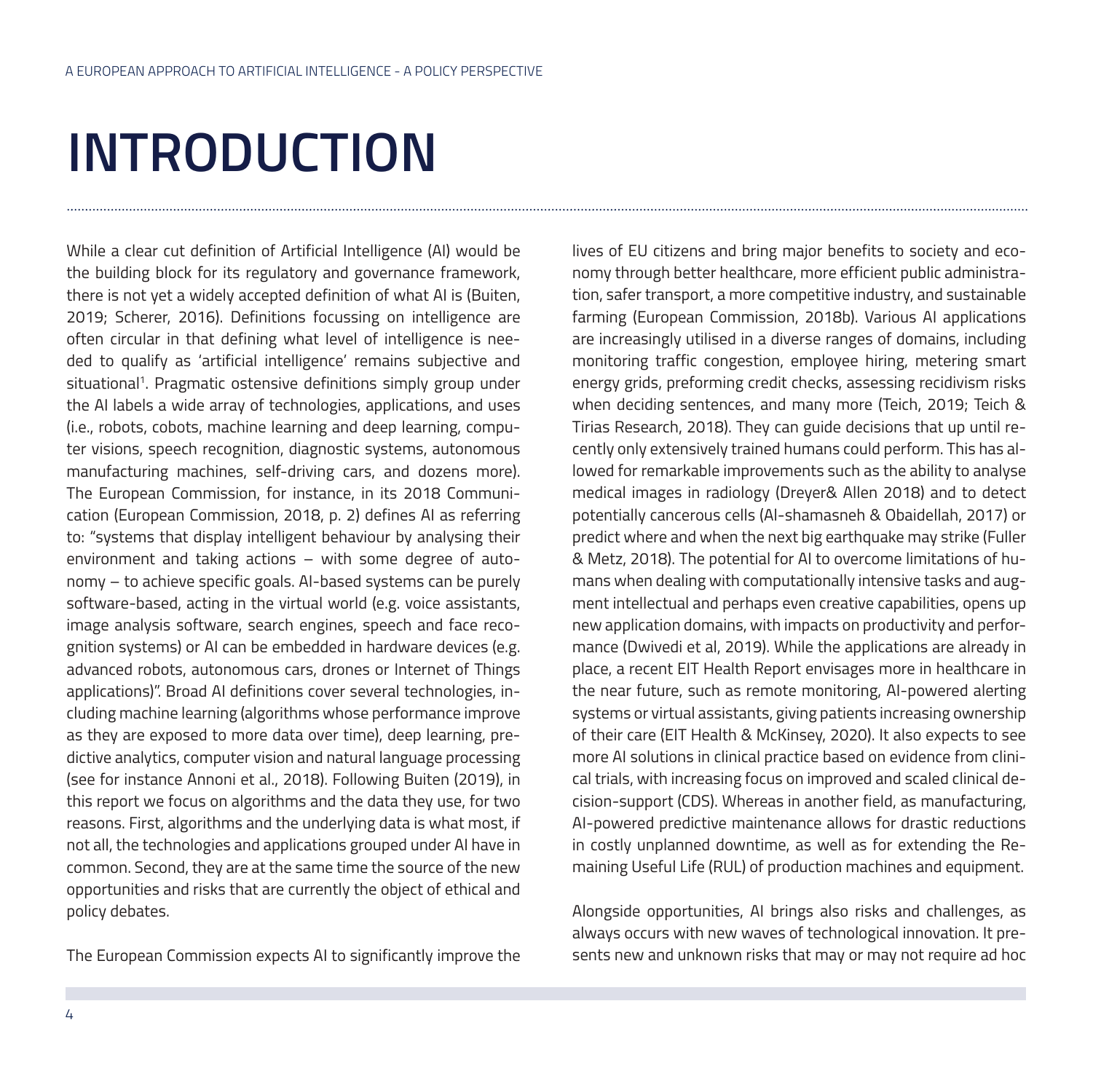laws and regulation. Some negative examples have been given wide attention in the media: a fatal accident involving an autonomous vehicle<sup>2</sup>; Microsoft's chatting bot Tay being shut down after 16 hours because it became racist, sexist, and denied the Holocaust<sup>3</sup>; racially biased decisions with credit checks and recidivism (Teich & Tirias Research, 2018). Such examples are fuelling a variety of concerns about accountability, fairness, bias, autonomy, and due process of AI systems (Pasquale, 2015; Ziewitz, 2015). Beyond these anecdotal instances, AI presents several challenges (Dwivedi et al., 2019), which are economic (need of funds, impact on employment and performances) and organizational (changing working practices, cultural barriers, need of new skills, data integration, etc.) issues to be tackled. At societal level AI may challenge cultural norms and face resistance (Hu et al, 2019). In Europe there is an ongoing discussion on the legal and ethical challenges posed by a greater use of AI. One key point is transparency, or lack thereof, of algorithms on which AI applications rely. There is a need to study and understand where algorithms may go wrong as to adopt adequate and proportional remedial and mitigation measures. Algorithmic rules may imply moral judgements, such as for driverless cars deciding which lives to save in the event of a serious accident (Nyholm, & Smids, 2016).

The European Commission has launched a series of policy initiatives with the aim to boost the development of sustainable AI in Europe, including the communication 'Artificial Intelligence for Europe' (European Commission, 2018a), the declaration of cooperation on AI (European Commission, 2018c), and coordinated action plan on the development of AI in the EU (European Commission, 2018d), among others. The European strategy aims to place people at the centre of the development of AI, what has been called 'human-centric AI'. It is a three-pronged approach to support the EU's technological and industrial capacity and AI uptake across the economy, prepare for socio-economic changes, and ensure an appropriate ethical and legal framework. The Commission has set up a High-Level Expert Group on AI representing a wide range of stakeholders and has tasked it with drafting AI ethics guidelines as well as preparing a set of recommendations for broader AI policy. The Group drafted AI Ethical Guidelines<sup>4</sup>, which postulate that in order to achieve 'trustworthy AI', three components are necessary: (1) it should comply with the law, (2) it should fulfil ethical principles and (3) it should be robust. Based on these three components and the European values, the guidelines identify seven key requirements that AI applications should respect to be considered trustworthy<sup>5</sup>. These policies culminated in the White Paper on AI – A European Approach to Excellence and Trust (European Commission, 2020a) and a Communication on 'A European Strategy for Data' (European Commission, 2020b). The strategy set out in the Paper is built on two main blocks. On the one hand, it aims to create an 'ecosystem of excellence', by boosting the development of AI, partnering with private sector, focusing on R&D, skills and SMEs in particular. On the other hand, it aims to create an 'ecosystem of trust' within an EU regulatory framework. The strategy set out in the White Paper is to build and retain trust in AI. This needs a multi-layered approach that includes critical engagement of civil society to discuss the values guiding and being embedded into AI; public debates to translate these values into strategies and guidelines; and responsible design practices that encode these values and guidelines into AI systems making these 'ethical by design'. In line with this we have the European data strategy, adopted in February 2020, aiming to establish a path for the creation of European data spaces whereby more data becomes available for use in the economy and society but under firm control of European companies and individuals. As noted in a recent parliamentary brief (European Parliament, 2020), the objective of creating European data spaces is related to the ongoing discourse on Europe digital sovereignty (EPSC, 2019<sup>6</sup>) and the concern that, while Europe is at the frontier in terms of research and on a par with its global competitors, it nonetheless lags behind the US and China when it comes to private investment (European Commission, 2018a). The level of adoption of AI technologies by companies and by the general public appears comparatively low compared to the US (Probst et al., 2018). This leads to the concern that citizens, businesses and Member States of the EU are gradually losing control over their data, their capacity for innovation, and their ability to shape and enforce legislation in the digital environment. To address these concerns the data strategy proposes the construction of an EU data framework that would favour and support the sharing of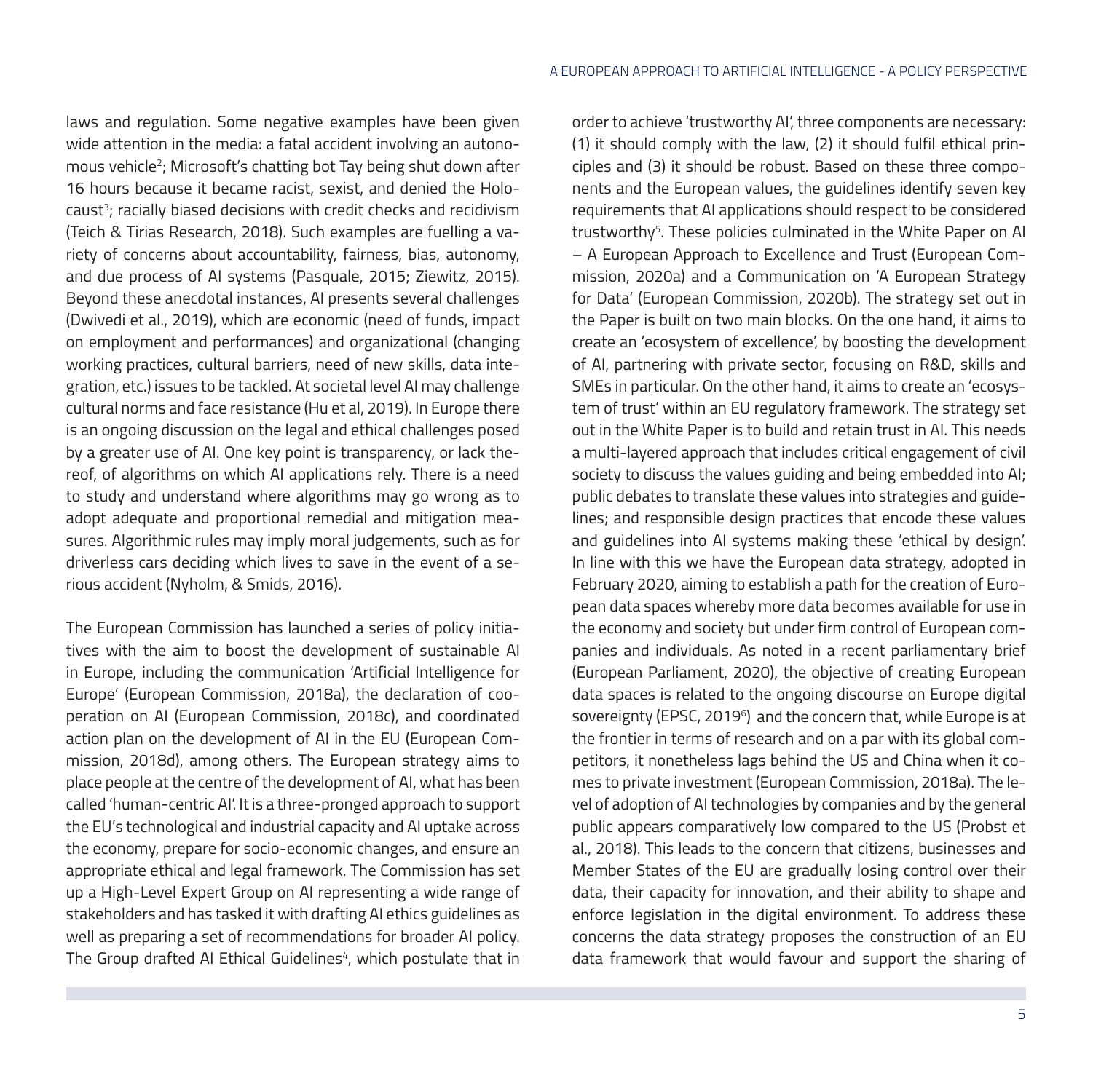data for innovators, particularly in the business-to-business (B2B) or government-to-citizens (G2C) domains: e.g. by open access to government data in sectors such as transportation and healthcare (Burghin et al., 2019), privacy-preserving data marketplaces for companies to share data (de Streel et al., 2019). The genuine concern for innovators access to data is shown by the city of Barcelona where 'data sovereignty' clauses were introduced in public procurement contracts requesting its partners give back the data they gather to deliver services to the city in machine-readable format7 . According to the cited European Parliament Brief (2020), if these clauses prove to be effective, they could be streamlined as best practices for the EU.

This report features in the EIT Digital policy perspective report series and is the result of a combined effort from five EIT KICs (EIT Manufacturing, EIT Urban Mobility, EIT Health, EIT Climate-KIC, and EIT Digital as coordinator). It identifies both general and sector specific concerns and opportunities for the further deployment of AI in Europe. Starting from the background and policy context outlined in this introduction, some critical aspects of AI are further discussed in Section 2. Next, in Section 3 four scenarios are proposed and assessed, from which a set of possible policy levers to address the concerns and exploit the opportunities are presented (Section 4). The paper concludes with a metaphor for the future development of sustainable AI in Europe (Section 5). In Annex (section 6) the main inputs from experts are reported. Al-shamasneh, A., & Obaidellah, U. (2017). Artificial Intelligence Techniques for Cancer Detection and Classification: Review Study. European Scientific Journal, 13(3), 342-370.

**1** What we perceived as an intelligent and autonomous functioning of a machine 30 years ago, today may appear as nothing special. Labelling AI as intelligent or autonomous it means that AI is what we decide to call AI.

**2** https://www.scientificamerican.com/article/what-the-first-driverless-car-fatalitymeans-for-self-driving-tech/

**3** https://techcrunch.com/2016/03/24/microsoft-silences-its-new-a-i-bot-tay-aftertwitter-users-teach-it-racism/

**4** https://ec.europa.eu/digital-single-market/en/news/ethics-guidelines-trustworthy-ai

**5** The seven key requirements are: Human agency and oversight, Technical robustness and safety, Privacy and data governance, Transparency, Diversity, non-discrimination and fairness, Societal and environmental well-being, Accountability.

**6** The President of the European Commission, Ursula von der Leyen, in her 'Agenda for Europe' (von der Leyen, 2020) pledged to pursue the goal of achieving European 'technological sovereignty' in critical areas. A high-level political report by the Commission (Klossa, 2019), claims that that competition from global tech-driven players which do not always obey European rules and fundamental values, and which put data appropriation and valuation at the heart of their strategy, constitutes a major policy challenge for Europe.

**7** https://medium.com/iipp-blog/putting-tech-and-innovation-at-the-service-of-peopleand-the-green-transition-2e039ab8e083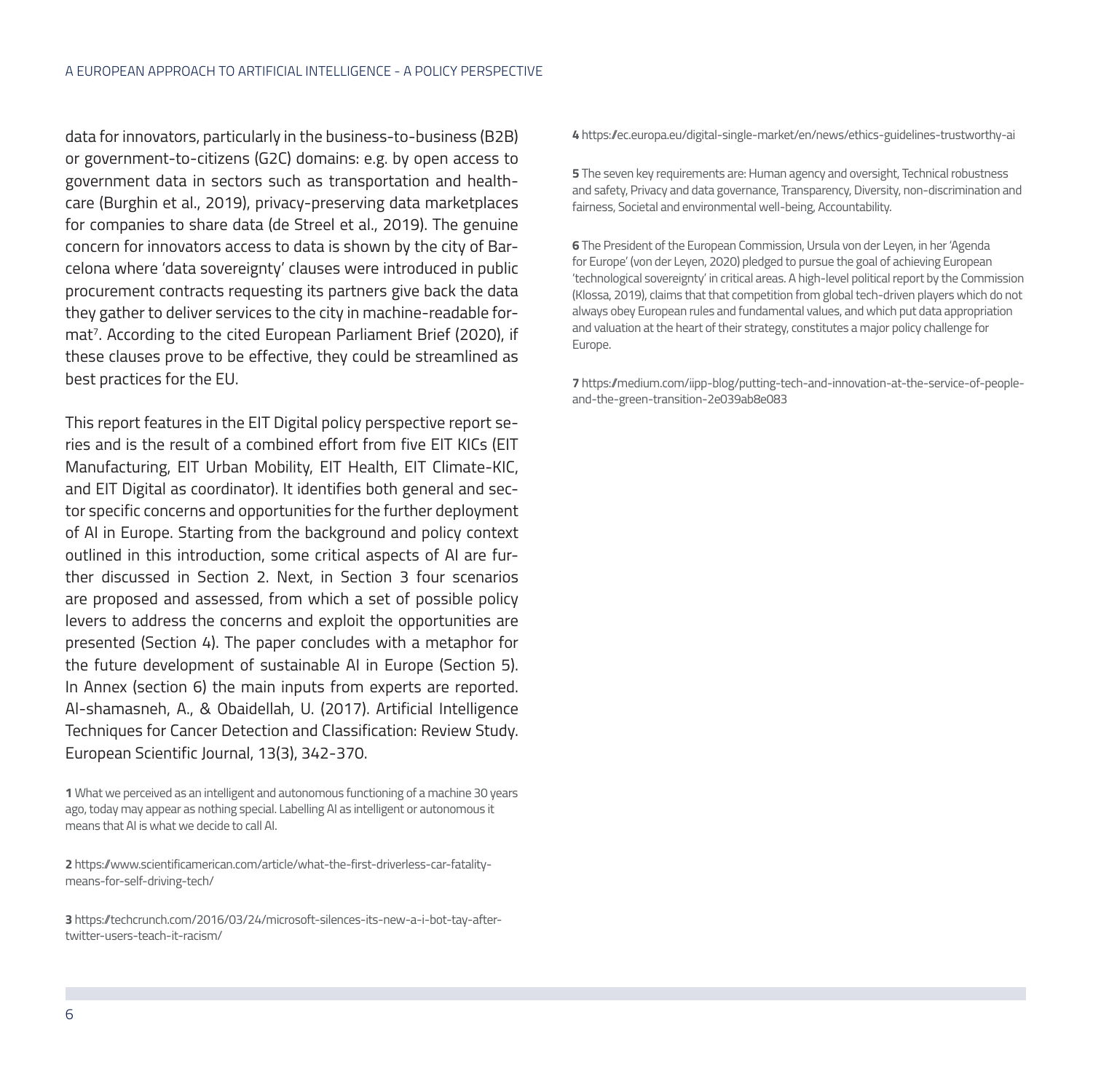### **CONSISTENCY, RELIABILITY,** AND **TRANS-PARENCY: ALL CONTEXT-DEPENDENT**

Many AI innovations are still emerging and in experimental phase, and as such they still have to prove their consistency and reliability. AI is implemented by algorithms that instruct a computer to execute tasks such as ordering possible choices (prioritisation), categorising items (classification), finding links between items (association), removing irrelevant information (filtering), or combinations of these tasks. Machine Learning (ML) and Deep Learning (DL) algorithms have the capacity to learn from data. ML algorithms can be used for web search, spam filters, recommender systems, ad placement, credit scoring, fraud detection, stock trading, drug design, and many other (Domingos, 2012). DL algorithms use artificial neural networks that can be applied to a wider typology of data (i.e., voice). The more training data the neural network processes, the more accurately the neural network can begin to process new, unseen inputs and successfully return the right results (Hof, 2013). ML and DL algorithms can go wrong because of data input quality or because of decision models used; at each step of the process depicted below one can trace the possible biases of AI algorithms.

The data may come from self-selected samples which may not always satisfy sound statistical rules, e.g. being representative for the real-world environment in which the system will perform. The samples may also reflect discriminatory biases already existing in society as for instance in the case when differences in arrest rates across racial groups may be replicated by an algorithm calculating recidivism risk (Chouldechova, 20178 ).

The latter biases simply reflect societal process and are not created by AI algorithms, as these simply take the biased data for their decisions and hence in turn reflects inequalities and discrimination



Figure 1: Where algorithmic biases can emerge, Source: adapted from Buiten (2019).

existing in society. An algorithm may produce unexpected and undesirable results if it encounters a situation that is markedly and rightly different from the data it was trained on. Statistical outliers (for instance disabled people) cannot easily be handled and are often just ignored. As algorithms become more sophisticated, their decision-making process may become less tractable9 . The chosen decision model may also turn out to be unsuitable if the real-world environment behaves differently from what was expected. While more and better data be used for training can help improving prediction, it will never be perfect or include all justifiable outliers. On the other hand, as technology advances more instruments may become available to quantify the degree of influence of input variables on algorithm outputs (Datta et al., 2016). Research is also underway in pursuit of rendering algorithms more amenable to ex post and ex ante inspection (Jia & Liang, 2016). Nonetheless,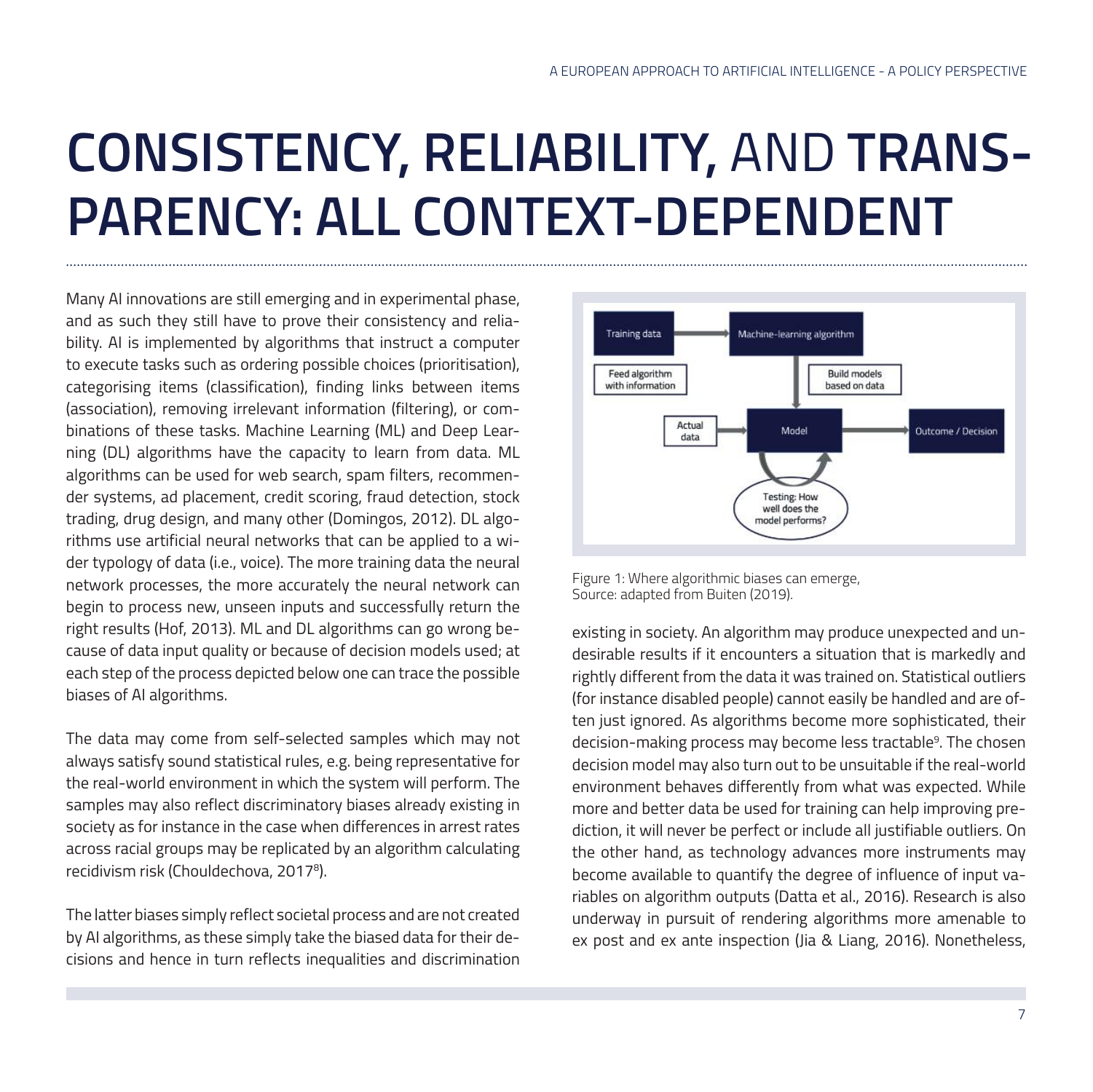in order to avoid biased decision and ensure fairness, we need to achieve transparency, explainability for accountability and liability for use of AI algorithms.

Algorithm explainability and transparency would mean that decisions/outcomes can be usefully and feasibly understood in such a way that it provides sufficient information to plaintiffs, defendants and courts in legal cases about contested algorithmic decisions or actions. In practice this require knowledge on what factors shaped an outcome (Doshi-Velez & Kortz, 2017, pp. 8-9) and could be achieved in three ways: a) transparency of the input (the training, testing and operational data) to check for biases (neutrality equal accuracy of data); b) transparency of the process (what inputs shape a prediction or decision), which is very challenging when decision models becomes more complex as in the case of for adaptive, self-learning systems (Ananny & Crawford, 2016, p. 982); c) transparency on decision/outcomes (does it cause harm?). Generating explanations of the functionality of complex algorithm is an extremely difficult engineering task, in particular when ML or DL is used. A legally binding right to explanation does not yet exist in the GDPR. Moreover, data controllers have an interest in not sharing details of their algorithms to avoid disclosing trade secrets, violating the rights and freedoms of others (e.g. privacy), and allowing data subjects to game or manipulate the decision-making system (Wachter et al., 2018). Because the ethical and social values of explanation remain despite difficulties, a counterfactual approach is suggested (Wachter et al., 2018). It could open the black box and avoid several barriers with the same results in a less time-consuming and more intuitive way: The example provided by Watcher et al (2018, p. 844) is as follows: You were denied a loan because your annual income was £30,000. If your income had been £45,000, you would have been offered a loan. The aim of such an approach would be to help data subjects in three ways: inform and help them understand why a particular decision was reached; provide them with grounds to contest adverse decisions; and help them understand how to achieve an outcome given current decision-making model.

Current policy challenges and debates, besides geopolitical discussions of digital sovereignty, all originate in the need of remedial and mitigation actions for risks that are unknown and difficult to envisage and control. The only possible pragmatic solution, avoiding unreasonable precautionary prohibition and requirements, is to understand and study such risks in specific situations, making them concrete and operational. Lifting the veils on specific algorithms does not necessarily need new laws and regulations. Existing law may already address problems effectively. Transparency and explainability as a way to control and mitigate possible biases producing discriminatory and/or harmful decisions/outcomes is very context-specific and should be considered in concrete and operational terms first, rather than being embedded into generalised and generic legal and regulatory prescriptions. Furthermore, the usefulness of transparency may depend on the risk associated with the decision and regulatory requirements should be based on risks to safety, fairness, and privacy in the particular context (Wachter et al., 2017).

**8** It is not true that big data ensures validity and accuracy, also the quality of data matters (Domingos, 2012). If key data is withheld by design or chance, the algorithm's performance might become very poor (Olhede & Wolfe, 2017). The often-used implicit assumption that once we collect enough data, algorithms will not be biased, is not justified. (Barocas & Selbst, 2016). Bias can arise in algorithms in several ways. First, the data we have collected may have been preferentially sampled, and therefore the data sample itself is biased (Olhede & Wolfe, 2018). Second, bias can arise because the collected data reflects existing societal bias (Caliskan et al., 2017). To the extent that society contains inequality, exclusion or other traces of discrimination, so too will the data (Goodman & Flaxman, 2017).

**9** Avoiding biased results rooted in social inequalities is difficult if sensitive information, such as ethnicity, is correlated with seemingly neutral variables, such as home address. In such cases, removing the sensitive variable will not prevent the biased result. Sophisticated algorithms may be able to reconstruct sensitive information from other inputs, even if they are not given this information.(Doshi-Velez & Kortz, 2017). With sufficiently large data sets, the task of exhaustively identifying and excluding data features correlated with 'sensitive categories' a priori may be impossible. If we are not aware of correlations between variables, these hidden relationships may obscure the rationale for how predictions are being made (Olhede & Wolfe, 2018, p. 4; Goodman & Flaxman, 2017, p. 4).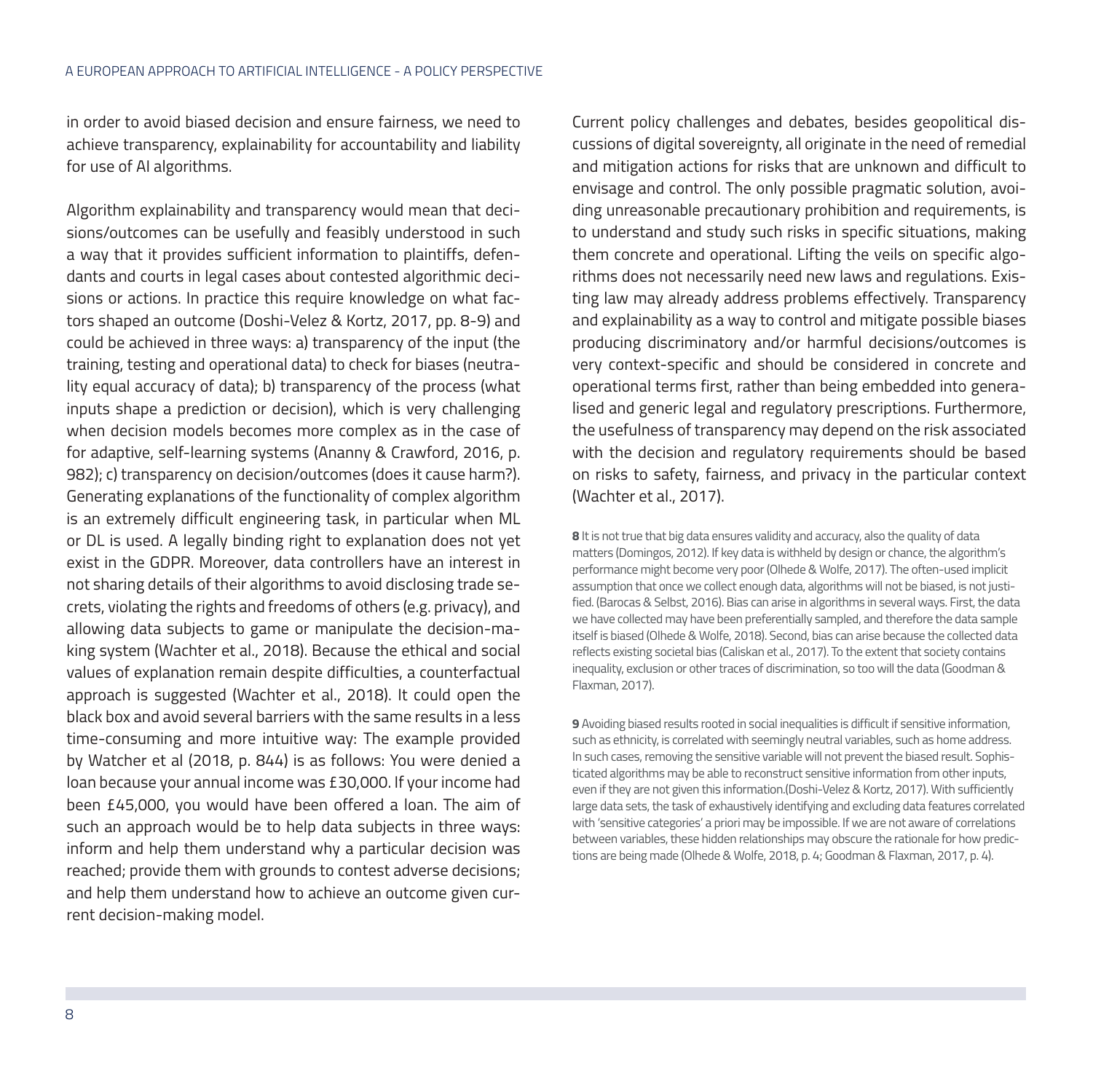## **AI GOVERNANCE REGIMES: SCENARIOS** AND **THEIR ASSESSMENT**

As a complement to the discussion our analysis confirms that AI applications share some common features but also have many differences. First and foremost, the sectors in which they are deployed have different drivers, objectives, characteristics, technologies, organisational structures and needs. Taking into account these aspects for each sector, as well as the level of deployment of AI applications, there are very different policy implications and challenges that policy makers will face. It emerges starkly that there are many different types of AI technologies and a wide range of domains, situations, and requirements. So, the challenge for Europe now is how to operationalise the principles of the White Paper across the diversity of AI technologies, domains of application, and deployment scenarios.

Just to give an obvious example there is a stark difference between what is needed for B2C deployment targeting end users and leveraging personal data and the deployment in manufacturing mostly relying on machine data. Policy makers must balance between the two different poles of introducing new regulation or just relying on the general provision of GDPR and general principles of the White Paper and leaving the operationalisation to various forms of co-regulation and self-regulation. The choice of further regulation could be based on the application of the precautionary principle in the face of uncertain but possible risks. To some extent one could see this approach when the EC AI White Paper uses general expressions such as 'exceptional circumstances' or 'immaterial damages'. They seem to suggest a general assumption about uncertain and undefined dangers and, so, a worst-case scenarios across-the-board precautionary approach. On the opposite end, a precautionary approach specific to certain domains would favour that specific risks are mapped and considered as input to a



#### Figure 2: Proposed scenario,

cost-benefit analysis on a case by case or domain-based basis. The fear for across-the-board precaution regulation tends to be used by industry to push for self-regulation. Indeed, it could run the risk that its negative side effects (i.e., hampering innovation and growth) would outweigh the benefit of avoiding uncertain general risks (unfair discrimination, growing distrust). On the other hand, under conditions of radical uncertainty, a simple cost-benefits analysis based on assessment of risk may end up minimising the latter to push innovation and growth at the expenses of fairness and trust. Different from what is suggested in the AI White Paper - an approach across-the-board and irrespective of sector features is suggested - our analysis, while pointing out barriers and challenges, suggests that there are very concrete solutions that can be tailored to concrete situations and that there are no irremediable dangers and risks.

Following on the considerations above and the discussion of Sec-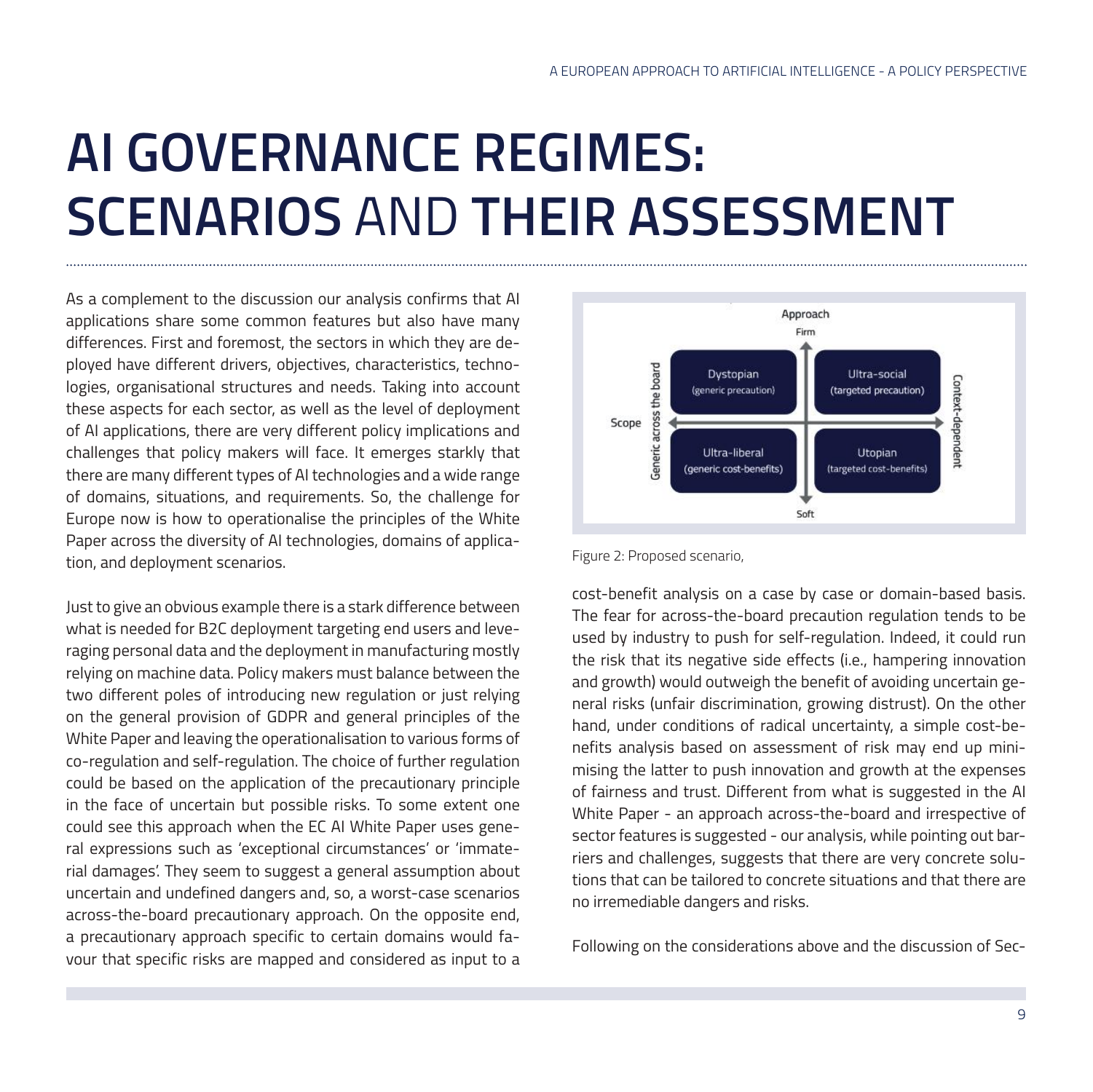tion 2, in order to move toward a pragmatic policy-oriented instrument that can bring shapers and makers together, a scenario approach (see figure 2) was followed. The vertical axis addresses 'Algorithms and Data Governance', meaning the algorithms with their underlying data. The neutral concept of 'Governance' can be ensured by different mechanisms including law and regulation, co-regulation, self-regulation, as well as by market mechanisms. Governance of algorithms and of their underlying data concerns issues of personal data protection, privacy, machine data, transparency, liability, but also the drivers that can boost AI deployments. Along the vertical axis the approach is ranging from 'firm governance' mostly through law and regulation to 'soft governance' mostly by way of self-regulation and market functioning. So, in brief, the vertical axis is about the approach and instruments. On the horizontal axis, on the other hand, the dimension is 'Scope' ranging from 'context-dependent' to 'generic across-the-board'. Context-dependent means a governance regime with specific approaches and instruments tailored to contextualised sectorial instances of both opportunities and risks. Generic across the board is when the same approach and instruments are applied irrespective of contextual and sectorial specificities in terms of potential opportunities and risks.

As usual, scenarios aim at uncovering extremes and their potential impact, but they are not an end in themselves. Rather they are instrumental to pinpoint radical discontinuities, from which one can subsequently derive more nuanced and pragmatic regulatory and policy levers that position themselves somewhere in the middle of the space determined by the axes.

**Dystopian.** Under this scenario there is a hardening of regulation on the basis of the precautionary principle across-the-board, irrespective of applications and sector specific situations. As regulation is introduced on the basis of the worst scenario, negative side effects are such that no regulation could be preferred on the same precautionary grounds. With the intention of not downplaying dangers, horizontal and non-specific regulation would build a negative public discourse that would block innovators. Transparency requirements becomes mandatory in all sectors and create barriers especially for innovators and SMEs. Public procurement 'data sovereignty clauses' induce large players to withdraw from AI for urban ecosystems. Strict liability sanctions block AI in healthcare, while limiting space of self-driving experimentation. The support measures to boost European AI are not sufficient to offset the unintended effect of generic precaution and as a result Europe accumulate additional lags vis-à-vis its global competitors.

**Ultra-social.** Under this scenario regulation inspired by the precautionary principle is adopted but with a vertical approach that takes into consideration sector and application specific aspects. Though regulatory, this approach enables to consider nuances and different situations and is fairer and more inclusive in that it does not block and hamper AI innovation tout-court as in the previous scenario. Regulation and other instruments aimed at positive results concerning European values, transparency, responsibility, equal access and non-discrimination, etc. are introduced. Following the best spirit of the EU data strategy, incentives are successfully created for data sharing in both B2C and G2C, without too much unnecessary emphasis on clauses rhetorically addressing issue of digital sovereignty.

**Utopian.** This scenario is utopian for it would combine the vertical specific and thorough analysis of dangers and negative side effects with a self-regulatory approach on the side of both innovators and business incumbents. Whereas this would be an ideal solution, it seems unrealistic that such approach would be adopted on a large scale if let entirely to voluntary self-regulation.

**Ultra-liberal.** This is probably the ideal scenario for large platform incumbents, in that actual operationalisation is left to self-regulation based on cost-benefit analysis. What makes it ultraliberal is the horizontal and generic focus of cost-benefit that, on the one hand will not hamper experimentation and innovation, but on the other does not ensure that specific conditions of risk and uncertainty are fully factored in so that individuals and society as a whole are protected from negative side effects.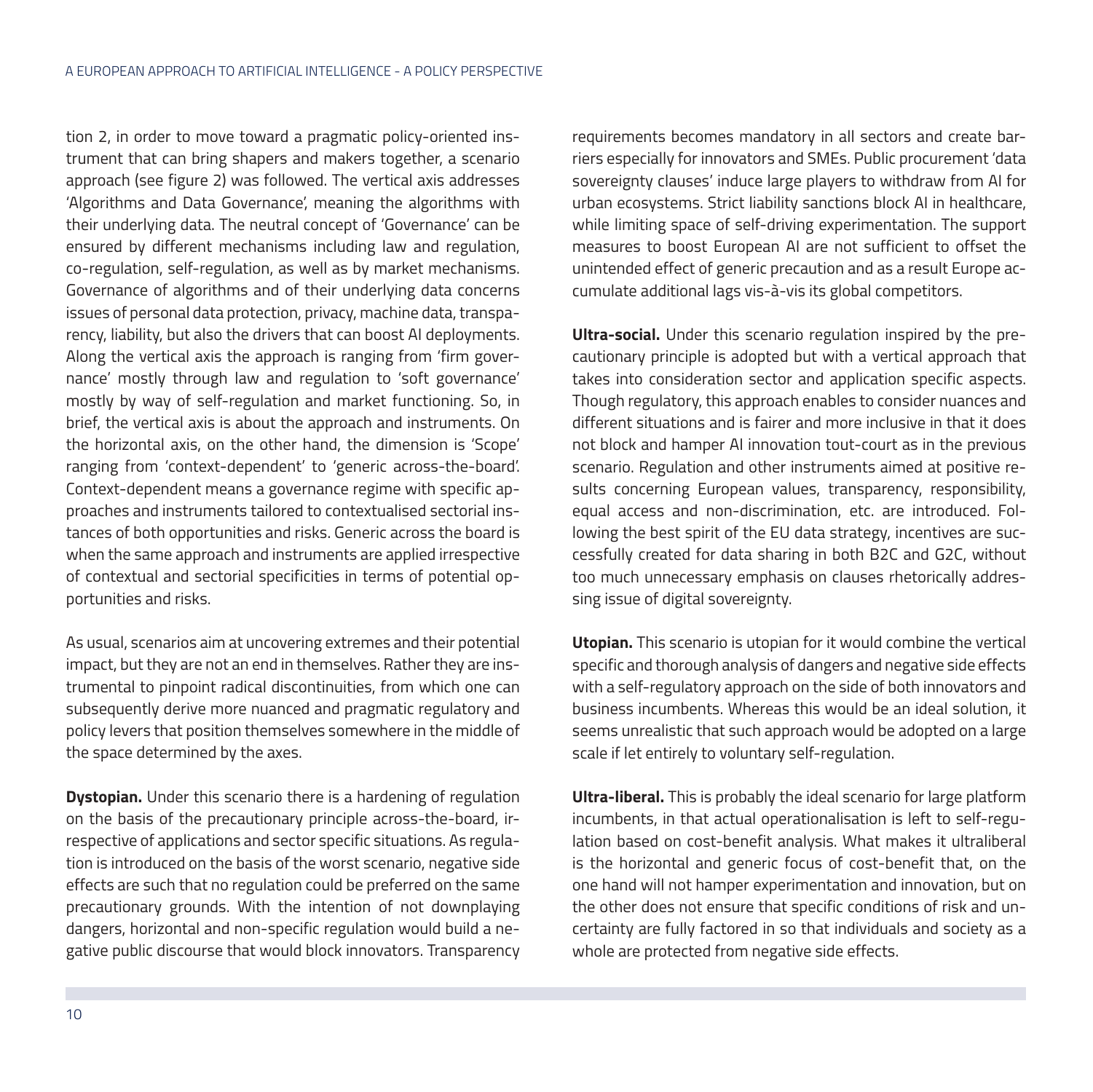## **GENERIC** AND **CONTEXT DEPENDING OPPORTUNITIES** AND **POLICY LEVERS**

### **GENERIC**

There are five issues that, though from slightly different angles, are considered strategic and a potential source of barriers and bottlenecks: data, organisation, human capital, trust, markets. The availability and quality of data, as well as data governance are of strategic importance. Strictly technical issues (i.e., inter-operability, standardisation) are mostly being solved, whereas internal and external data governance still restrain the full potential of AI Innovation. Organisational resources and, also, cognitive and cultural routines are a challenge to cope with for full deployment. On the one hand, there is the issue of the needed investments when evidence on return is not yet consolidated. On the other hand, equally important, are cultural conservatism and misalignment between analytical and business objectives. Skills shortages are a main bottleneck in all the four sectors considered in this report where upskilling, reskilling, and new skills creation are considered crucial. For many organisations data scientists are either too expensive or difficult to recruit and retain. There is still a need to build trust on AI, amongst both the final users (consumers, patients, etc.) and intermediate / professional users (i.e., healthcare professionals). This is a matter of privacy and personal data protection, of building a positive institutional narrative backed by mitigation strategies, and of cumulating evidence showing that benefits outweigh costs and risks. As demand for AI innovations is still limited (in many sectors a 'wait and see' approach is prevalent) this does not favour the emergence of a competitive supply side. Few start-ups manage to scale up, and many are subsequently bought by a few large dominant players. As a result of the fact that these issues have not yet been solved on a large scale, using a 5 levels scale

of deployment maturity (1= not started; 2= experimentation; 3= practitioner use; 4= professional use; and 5= AI driven companies), it seems that, in all four vertical domains considered, adoption remains at level 2 (experimentation) or 3 (practitioner use), with only few advanced exceptions mostly in Manufacturing and Healthcare. In Urban Mobility, as phrased by interviewed experts, only lightweight AI applications are widely adopted, whereas in the Climate domain we are just at the level of early predictive models. Considering the different areas of AI applications, regardless of the domains, the most adopted ones include predictive maintenance, chatbots, voice/text recognition, NPL, imagining, computer vision and predictive analytics.

### **MANUFACTURING**

The manufacturing sector is one of the leaders in application of AI technologies; from significant cuts in unplanned downtime to better designed products, manufacturers are applying AI-powered analytics to data to improve efficiency, product quality and the safety of employees. The key application of AI is certainly in predictive maintenance. Yet, the more radical transformation of manufacturing will occur when manufacturers will move to 'service-based' managing of the full lifecycle from consumers preferences to production and delivery (i.e., the Industry 4.0 vision). Manufacturing companies are investing into this vision and are keen to protect their intellectual property generated from such investments. So, there is a concern that a potential new legislative action by the European Commission, which would follow the principles of the GDPR and the requirements of the White Paper, may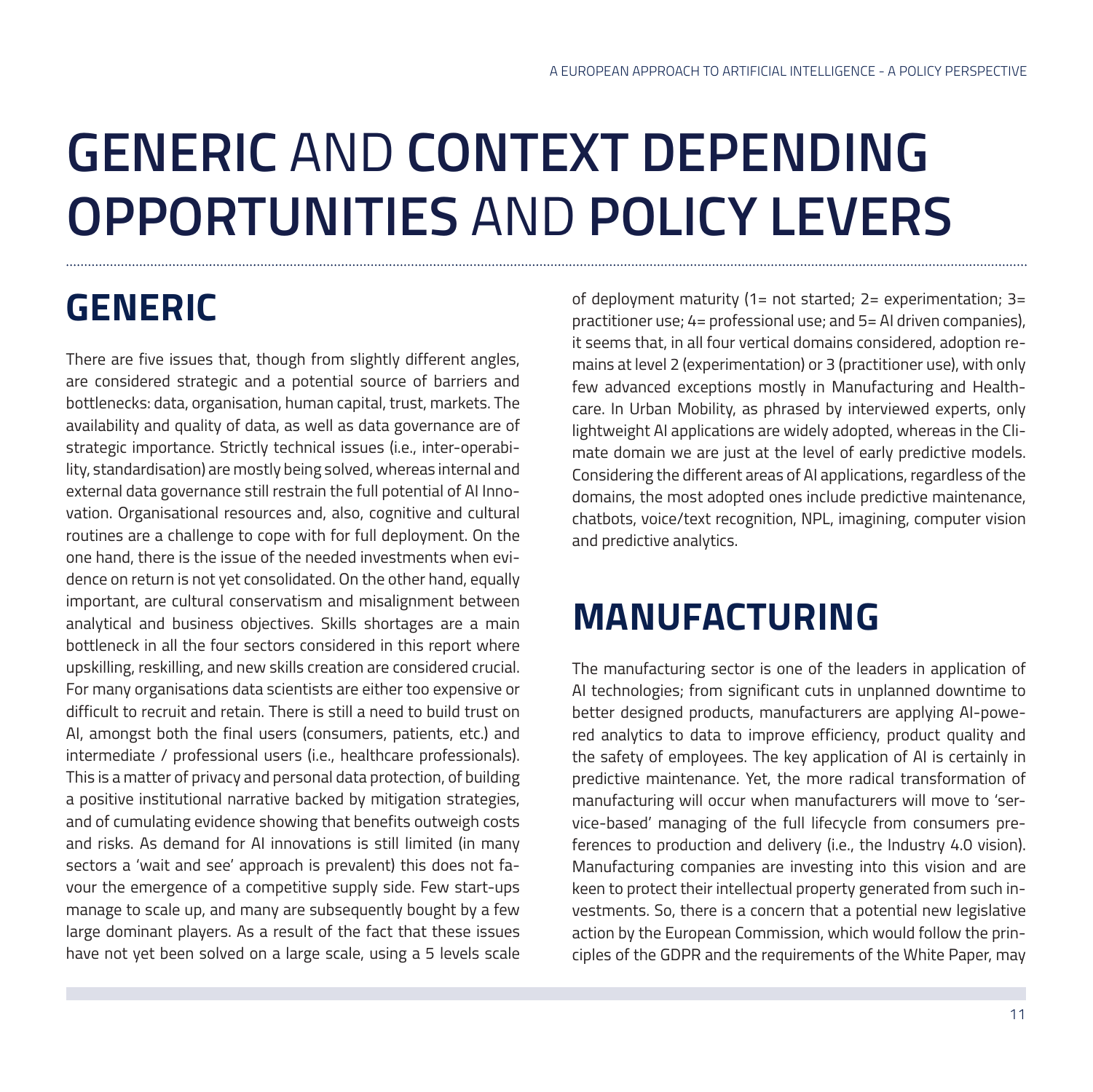Table 1: Generic: concerns, opportunities and policy levers.

| Concerns/<br>opportunities | <b>Description</b>                                                                                                                                                                                                                                                                                                                            | <b>Policy/Regulatory lever</b>                                                                                                                                                                                                                                                                                                                                                 |
|----------------------------|-----------------------------------------------------------------------------------------------------------------------------------------------------------------------------------------------------------------------------------------------------------------------------------------------------------------------------------------------|--------------------------------------------------------------------------------------------------------------------------------------------------------------------------------------------------------------------------------------------------------------------------------------------------------------------------------------------------------------------------------|
| Data                       | Data governance (data preparation, data flows, data<br>sharing) still a challenge for many organisations, also<br>due to lack of inter-operability and standardisation.<br>This limits the availability of data to train algorithms.                                                                                                          | Regulate and/or stimulate European interoperability,<br>and support cooperation of EU organisations in inter-<br>national standardisation and interoperability initia-<br>tives. In addition, mandate open access for non-perso-<br>nal data collected by public bodies.                                                                                                       |
| Organisation               | Organisations are conservative structures and, like<br>any innovation, also AI faces internal resistance<br>(between units or between companies). In some<br>cases, this approach is driven by reliability or liability<br>concerns.                                                                                                          | Ensure certainty by regulating liability in AI applica-<br>tions. A clear regulation on liability for autonomous<br>machines in factories would also ease potential ten-<br>sions with trade unions.                                                                                                                                                                           |
| Human capital              | Skills shortage, the risk of replacement of human la-<br>bour, and AI / human complementarity are a source of<br>challenges and concerns.                                                                                                                                                                                                     | Labour policy should protect workers rather than jobs<br>by a 'flexicurity' system, where labour flexibility in the<br>regulation of contracts and social security are com-<br>bined. In parallel, strong support for specific (AI) trai-<br>ning and re-training.                                                                                                             |
| <b>Trust</b>               | Al relies on vast amount of data and on the algorithms<br>processing them to extract predictions on the basis<br>of which decisions are taken. For full adoption of AI,<br>users need to trust data processors and the results<br>of the algorithms, especially when sensitive data are<br>used to make decision affecting the data subjects. | Regulation should allow a sandbox approach when<br>deploying AI, similar to phase I to III clinical studies of<br>medical drugs. In a sandbox, potential issues could be<br>identified, and trust built before widespread deploy-<br>ment. Another policy initiative would be setting up RTI<br>projects to pilot an AI-driven privacy management sys-<br>tem (see section 5). |
| <b>Markets</b>             | Large companies often acquire small ones that have<br>launched innovative AI solutions that risk of not being<br>developed either because the acquisition is just to re-<br>move competition or because the AI solutions are not<br>profitable in the short term.                                                                             | New anti-trust approaches, such as considering com-<br>panies' data assets when assessing merger requests<br>and the price as signal of incumbent buying an emer-<br>ging threat.                                                                                                                                                                                              |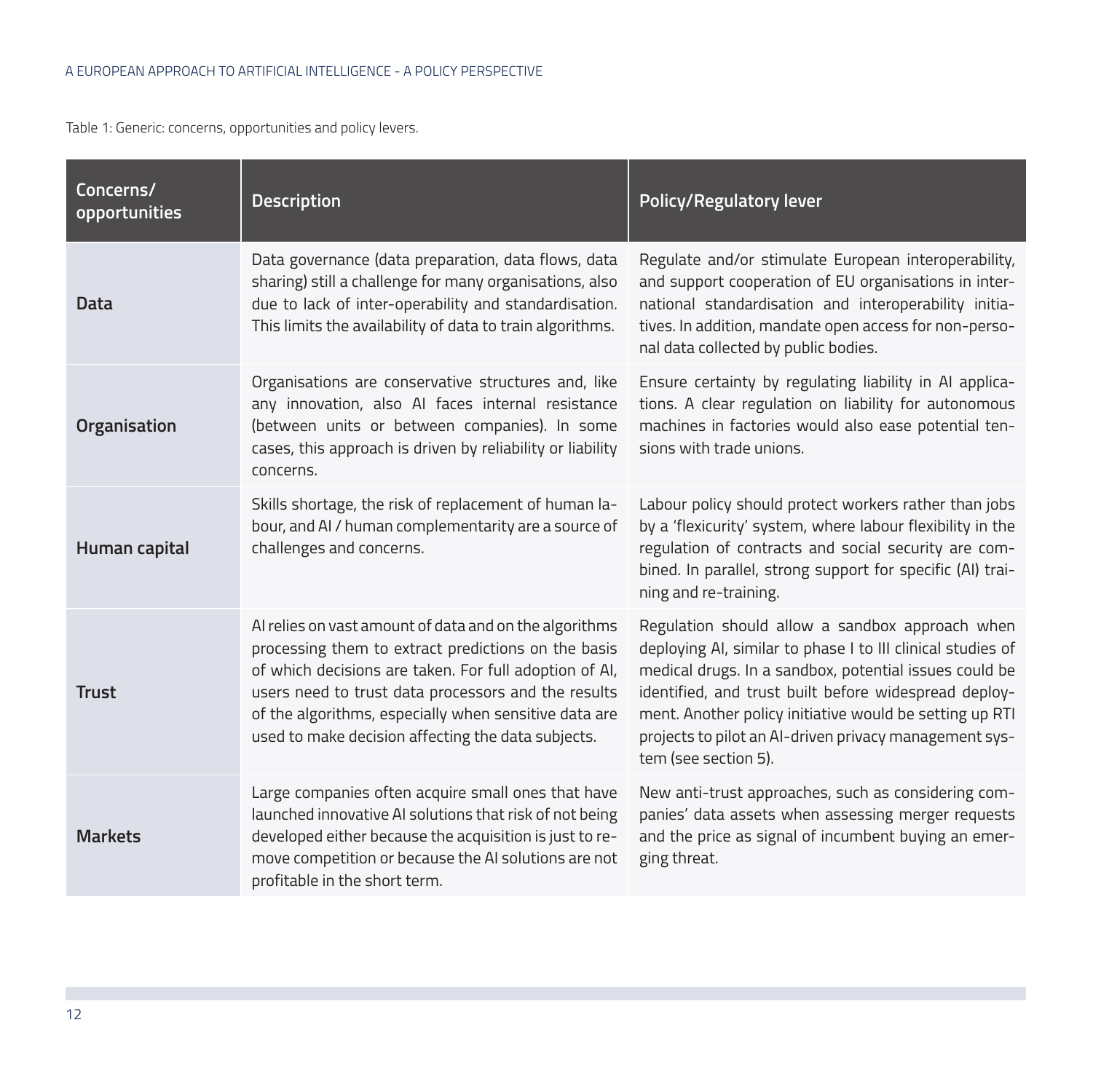be inappropriate for the machine-data that are at the core of AI in manufacturing. On the other hand, there are issues that could be better clarified and streamlined by a common EU regulatory approach such as the issue of liability (extremely important also in factories where risks may come from autonomous machines). For instance, the introduction of a mandatory product liability insurance for manufacturers of autonomous machines could shift the discourse from the user/driver to the producer. This could be an achievable solution in the near term to speed up the development of autonomous vehicles and machines. The traditional approach to liability will need to give way to more product-related liability coverage or hybrid coverage.

More space is needed for experimentation of AI in the manufacturing sector, as any new regulation resembling the GDPR approach applied to machine data risk to leverage the conservative culture that characterise many small and medium manufacturing companies and hinder innovation. In addition, to foster the development of AI, more space like the co-innovation labs should be created around the EU<sup>10</sup>, to bridge the gap between research, development, market and society. In this way, also small and medium companies have the chance to understand their needs and see directly the impacts that specific AI technologies can have on their businesses.

**10** https://ict.fbk.eu/partnerships/co-innovation-labs/

Table 2: Manufacturing: concerns, opportunities and policy levers.

| Concerns/<br>opportunities       | <b>Description</b>                                                                                                                                                                                                                                                                                                            | Policy/Regulatory lever                                                                                                                                                                                                                                                                                               |
|----------------------------------|-------------------------------------------------------------------------------------------------------------------------------------------------------------------------------------------------------------------------------------------------------------------------------------------------------------------------------|-----------------------------------------------------------------------------------------------------------------------------------------------------------------------------------------------------------------------------------------------------------------------------------------------------------------------|
| <b>Transparent</b><br>regulation | There is a risk that machine data be treated as per-<br>sonal data from a regulatory perspective. However,<br>the same transparency requirements could be de-<br>trimental for business and trade secrets. Liability of<br>producers vis-à-vis users is unclear and creates un-<br>certainty hindering innovation and uptake. | Introduce a regulation specific to machine data, with<br>clarity on the interdependence with GDPR, ensuring<br>competition interests. Regulate product liability for au-<br>tonomous systems and obligatory insurance.                                                                                                |
| Replacement<br>human labour      | Job certainty for workers throughout life is threate-<br>ned by automation in factories. It will also bring the<br>need to invest strongly in training and re-training.                                                                                                                                                       | Labour policies based on flexicurity (basic income, less<br>working hours, more certainty for workers) could be<br>considered, including easier change of jobs through<br>live-time and pension arrangements independent from<br>the employer. The use of AI in training and work gui-<br>dance should be stimulated. |
| Sustainability                   | Great opportunities to predict the lifetime of a product<br>or machine, which are substituted only when needed<br>(and also reduces the risks for workers/consumers).                                                                                                                                                         | Support the incentives for those products that have<br>an incorporated prediction of their lifetime to create a<br>culture of predictive maintenance and reap the effects<br>on sustainability.                                                                                                                       |
| Predictive<br>manufacturing      | There is potential to radically transform the manu-<br>facturing sector and its processes (see above) leading<br>to higher productivity and innovation.                                                                                                                                                                       | Stimulating piloting of AI in production processes and<br>for example in predictive maintenance also for SMEs,<br>which are more conservative and risk averse.                                                                                                                                                        |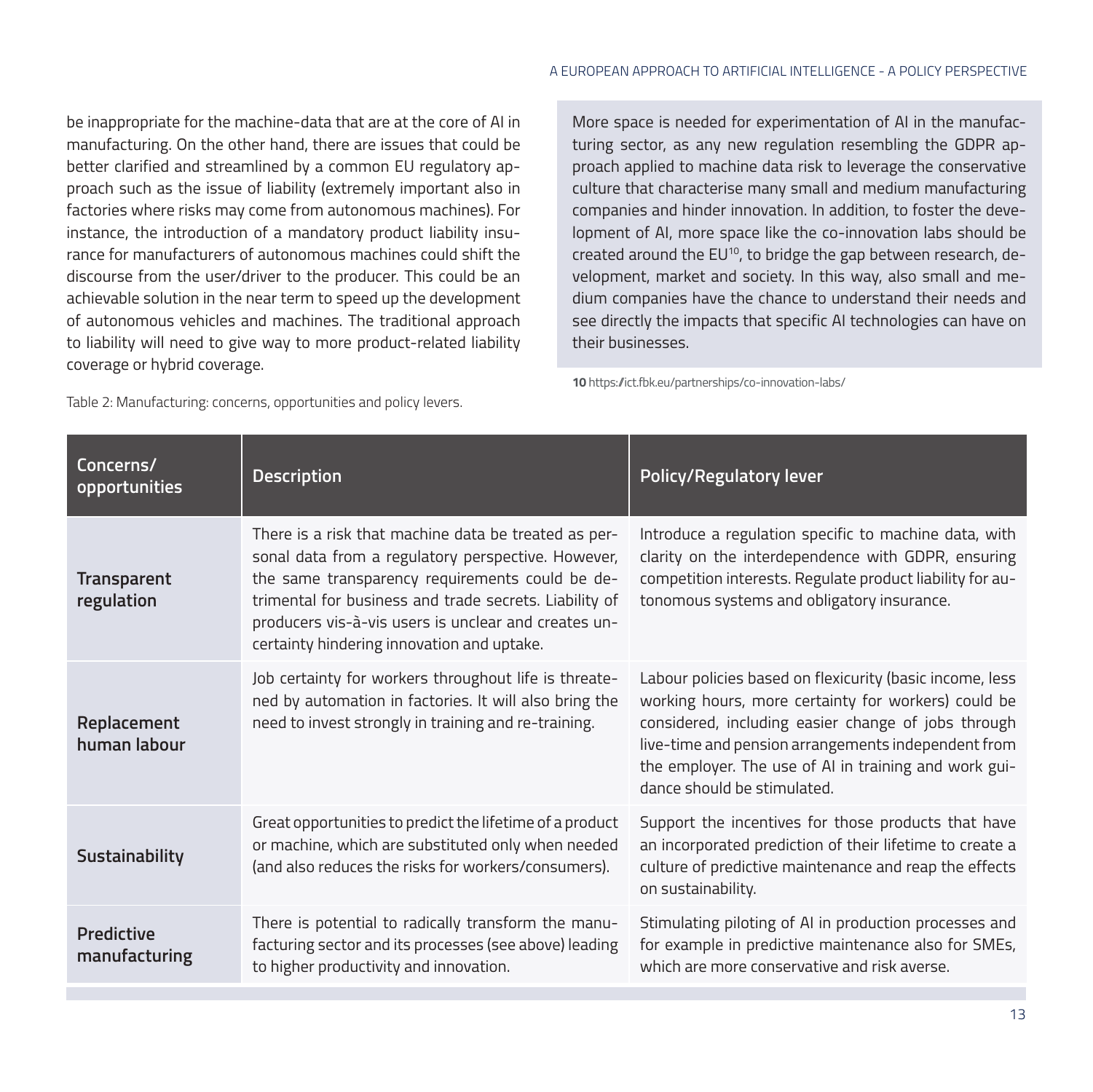### **URBAN MOBILITY**

The adoption of AI in the management of urban mobility systems brings different sets of benefits for private stakeholders (citizens, private companies) and public stakeholders (municipalities, transportation service providers). So far only light-weight task specific AI applications have been deployed (i.e., intelligent routing, sharing apps, predictive models based on citizens' location and personal data). On the other hand, the most advanced and transformative AI applications, such as autonomous vehicles are lagging behind, especially if compared to the US or China. The key challenge for AI deployment in Urban Mobility sector is the need to find a common win-win business model across a diversity of public and private sector players with different organisational objectives, cultures, and managerial capabilities and with different access to different data. While personal data are mostly in the hands of few large private players, machine data coming from sensors in the cities, or from public transport, are owned by the municipalities. The challenge is, thus, finding a common ground to exploit the potentials. Not only combining personal data with machine data requires a business model which needs to realign the incentives of public and private sector, but the risk is the exclusion of small innovative companies that would be left out by individual agreements between the municipality and the large companies.

Table 3: Urban Mobility: concerns, opportunities and policy levers.

| Concerns/<br>opportunities | <b>Description</b>                                                                                                                                                                                                    | <b>Policy/Regulatory lever</b>                                                                                                                                                                                                                                         |
|----------------------------|-----------------------------------------------------------------------------------------------------------------------------------------------------------------------------------------------------------------------|------------------------------------------------------------------------------------------------------------------------------------------------------------------------------------------------------------------------------------------------------------------------|
| Data collection            | The increased adoption of sensors in the urban en-<br>vironment raises concerns about the data that are<br>gathered in relation to privacy. The improvement of<br>services may be counterbalanced by a lack of trust. | Data collected by cities (on e.g. infrastructure and envi-<br>ronment) should be open for access to stimulate inno-<br>vation. The same applies for certain data collected by<br>private enterprises operating under a license by cities<br>(e.g. mobility providers). |
| <b>Business model</b>      | Municipalities seek public values (traffic reduction,<br>wellbeing) while the private companies seek profit.<br>Well-balanced Public-Private partnerships are nee-<br>ded in the urban mobility context.              | PPPs should be encouraged, with the right incentives<br>for private companies, and clear public objectives, in<br>particular for projects using AI (e.g. improve start-to-<br>end travelling in time, comfort and safety).                                             |
| Sustainable cities         | The reduction of traffic due to a more intelligent<br>transportation system is possibly one of the greatest<br>public values that can be created in large cities.                                                     | Stimulate the debate on sustainable cities and link the<br>efficiency goals of AI-based applications with the en-<br>vironmental impact to create a 'green culture' in the<br>cities.                                                                                  |
| Personalised<br>services   | An integration of all the transport means (private/<br>public), together with personal specific characteristic<br>can lead to one single platform able to plan persona-<br>lised journeys.                            | Work towards a personal agent to support people in<br>travelling, finding the shop or bar they search for. This<br>should not be paid for by advertising, but either directly<br>by the person, or as part of municipal services.                                      |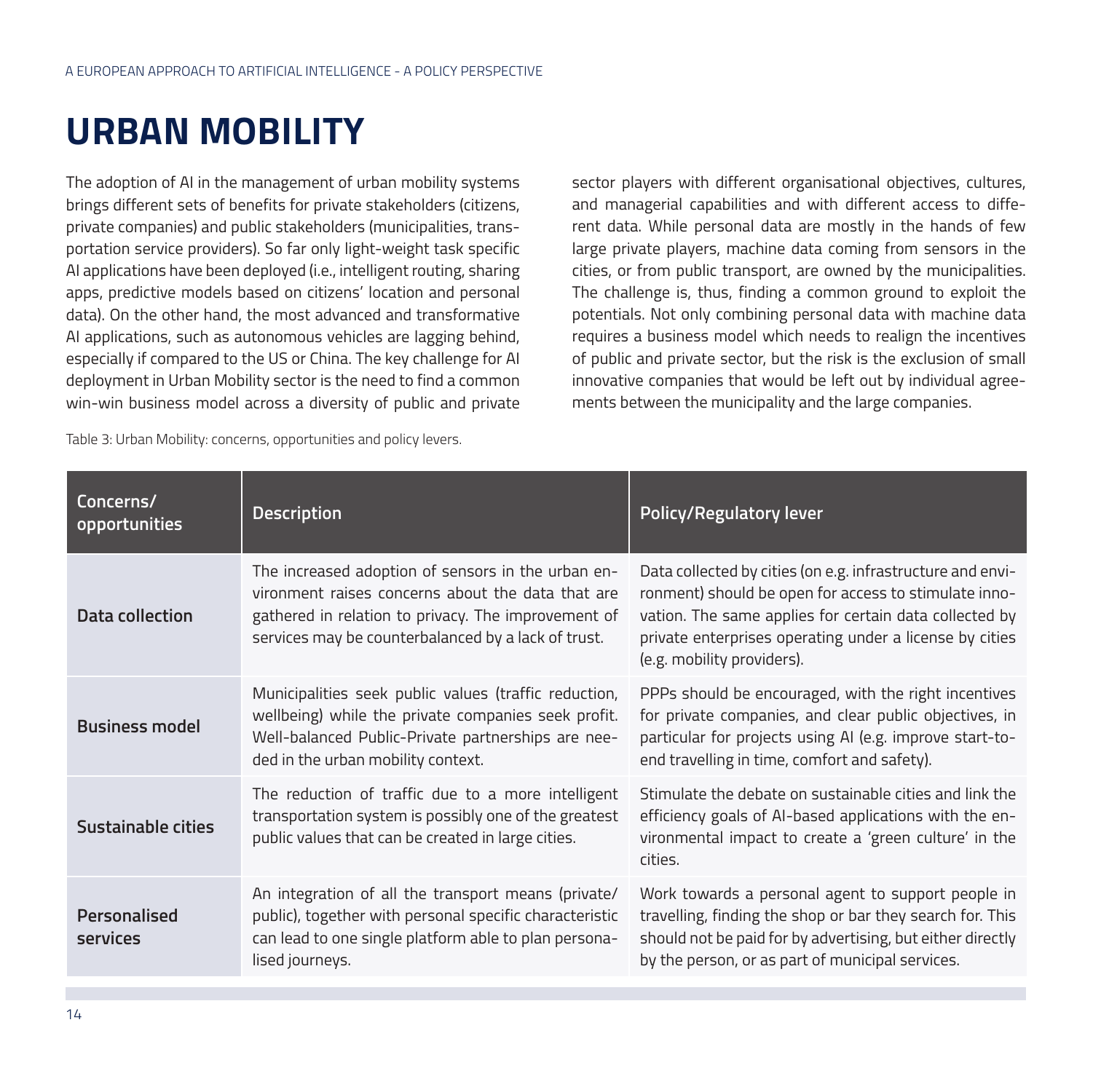One of the most interesting development close to scale up is the creation of platforms, which are fed by all different data sources of transport services (both private and public) and provide the citizens a targeted recommendation on the best way to travel, also based on personal preferences and characteristics.

Urban Mobility should focus on what is already potentially available now but that faces several barriers. Making use of the vast amount of data in the hand of the public administration requires AI experts capable of preparing the data to be used and, most importantly, a collaboration framework with private companies that hold personal data on citizens' travels and needs. A new business model and ways to cooperate should be found, so that both the public, the private and the innovators achieve their objectives. First, better public services that reduce traffic, make cities more sustainable and that meet citizens' needs. Second, profitable business models so that a cooperation with the private actors is possible to openly share data. Lastly, the Urban Mobility KIC stressed that for SMEs and start-ups the administrative burden is often too high to develop an interesting idea.

### **HEALTH**

Healthcare is arguably the sector where AI could make the greatest impact in addressing societal challenges. Given rising demands and costs, AI could help doing more and better with the same. The Covid-19 crisis has shown how strained our National Healthcare Systems are, and AI solutions could help meet the current and possibly future crisis by releasing human resources from some tasks so that they could be allocated to most mission critical activities. So far, however, AI applications in healthcare have been confined to administrative tasks (i.e., Natural Language Processing to extract information from clinical notes or predictive scheduling of the visits) and diagnostic (machine and deep learning applied to imaging in radiology, pathology and dermatology). Important gains are being achieved in these two domains (reducing time healthcare professionals devote to routine and repetitive tasks; more accurate and faster diagnostic), but the potential of AI to transform healthcare is much wider as deployment trail significantly behind what the industry is already offering.

An achievable solution to reach in the near term is the use of AI applications to overcome healthcare data security challenges and improve patient trust. Some of these have already been tested to produce a highly accurate privacy analytics model that reviewed every access point to patient data and detected when the electronic health record was potentially exposed to a privacy violation, attack, or breach.

Longer term efforts, requiring strong EU wide cooperation and support, are needed to create a secure, trusted and coherent data space that allows access to health data of patients whenever and wherever it is needed.

Many initiatives are launched that remain small, and the uptake by hospitals is still limited. One issue is that data governance and AI tools still need to prove that data privacy is treated with extra care in addition to GDPR requirements, and that the tools produce a clear return on investment. One obvious and very important issue concerns personal data and patient trust. The opportunities here are great, as more use of AI in research and development could lead to a more personalised healthcare based on patients' data. A second challenge is that of finding a common language and understanding between data experts and healthcare professionals.

AI in the healthcare faces organisational and skill challenges. One priority is to support upskilling or reskilling of healthcare practitioners through tailored educational programmes, to understand AI's potential. Specific healthcare training should be provided to data scientists working in hospitals so that they can better understand healthcare practitioners needs. In addition, at the regulatory level it is important that new AI regulation is harmonised with other pieces of regulation already in existence (i.e. medical device regu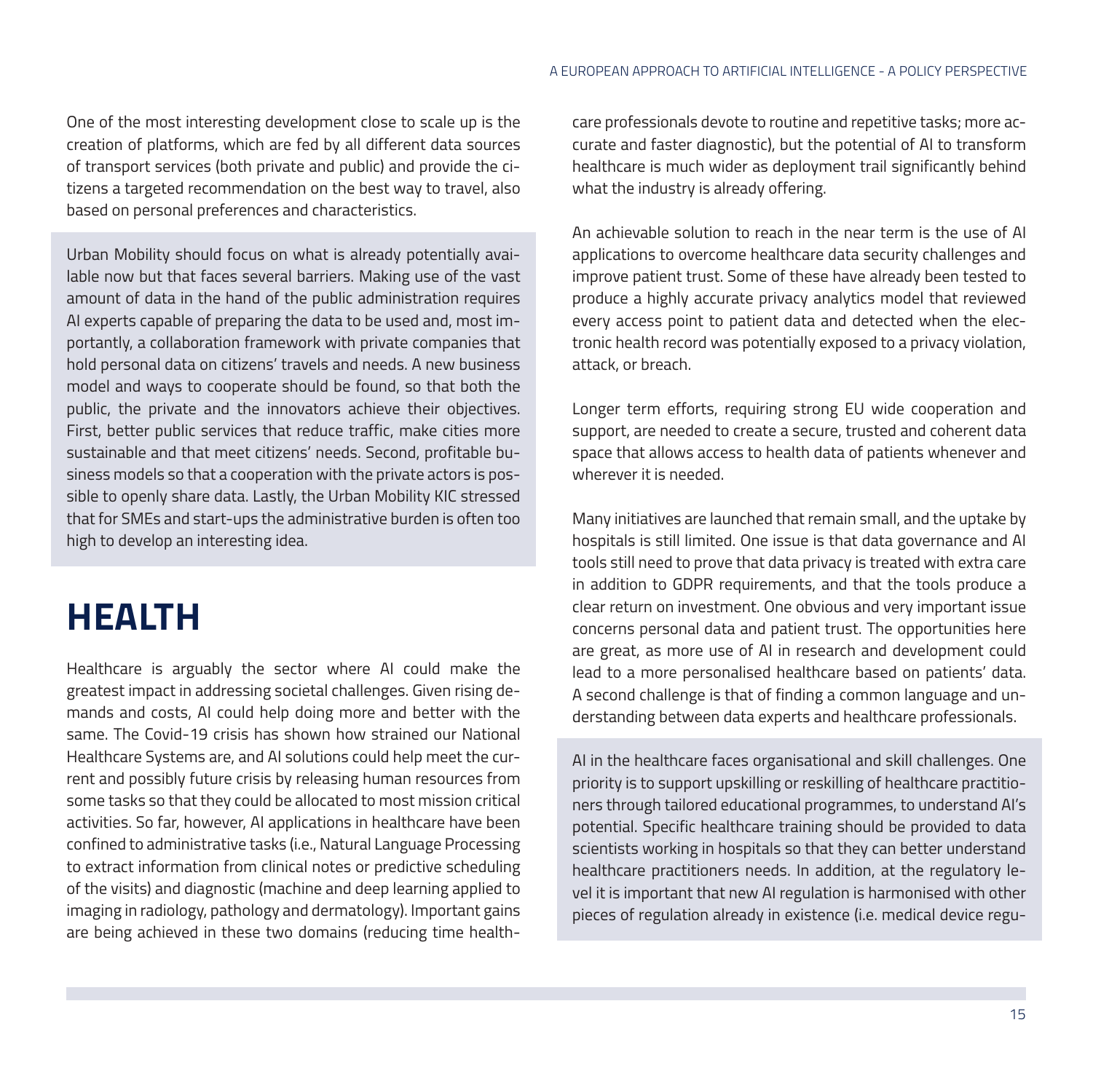lation). The risk of introducing new certification systems (new guidelines for clinical trials) should be avoided. The development of new legislation and regulation at national and regional level should be constantly monitored as to reduce fragmentation.

Table 4: Health: concerns, opportunities and policy levers.

| Concerns/<br>opportunities         | <b>Description</b>                                                                                                                                                                                                                       | <b>Policy/Regulatory lever</b>                                                                                                                                                                                                                                                                                         |
|------------------------------------|------------------------------------------------------------------------------------------------------------------------------------------------------------------------------------------------------------------------------------------|------------------------------------------------------------------------------------------------------------------------------------------------------------------------------------------------------------------------------------------------------------------------------------------------------------------------|
| <b>Health data</b>                 | Health data is a specific class of personal data and<br>very sensitive. An extensive use to feed AI tools can<br>raise many concerns. Data ownership is also an issue<br>especially because it varies widely across EU Member<br>States. | Develop a specific framework of transparency for<br>the use of patient's data in the hospitals that deploy<br>AI-powered applications. The patients should be aware<br>of how their data are used.                                                                                                                     |
| <b>Healthcare</b><br>fragmentation | Fragmented European healthcare systems and stan-<br>dards are a serious concern for individuals who move<br>within or between EU countries and from one to ano-<br>ther hospital or care worker.                                         | Need to stop fragmentation of data storage and ac-<br>cess, within and between Member States, so that<br>patients can move around EU and be sure that their<br>digital clinical records are accessible in other hospitals<br>and care situations. This needs big efforts in standardi-<br>sation and interoperability. |
| R&D<br>and innovation              | More patients' data available coming from digital ap-<br>plication represent a great opportunity for R&D and<br>innovation.                                                                                                              | Stimulate and encourage the release of personal data<br>to advance scientific research. The objectives should<br>be clear, so that patients can trust the organisations.                                                                                                                                               |
| Remote<br>healthcare               | With AI finally remote healthcare is becoming pos-<br>sible, as AI solutions can increasingly divert patients<br>to appropriate solutions for their specific symptoms<br>and underlying conditions.                                      | Support the transition to remote healthcare by trai-<br>ning healthcare professionals, starting from the simple<br>tasks and diagnostic appointments.                                                                                                                                                                  |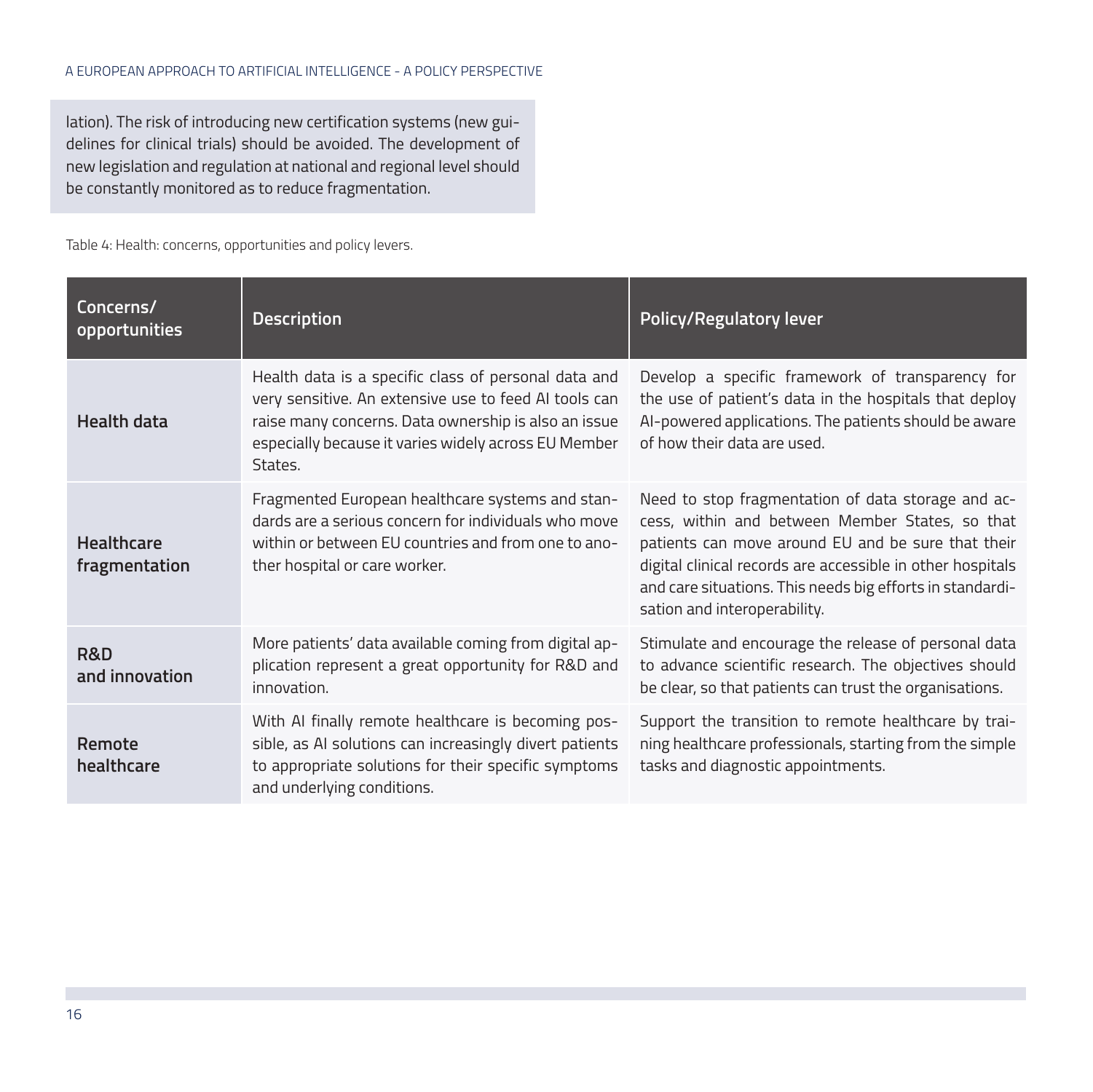#### **CLIMATE AND ENERGY**

EIT's climate-focused KIC – EIT Climate-KIC – notes that the predictive capacity of AI has given it an important role in driving more effective climate actions. Predictive analytics is one of the most common applications of AI and has helped propel this technology to centre stage in the climate domain. However, the initiatives that really use AI in this field are still relatively few, and there is a need to move beyond AI applications that reduce climate risks and the negative externalities of economic activity to applications that can help transform whole systems – ideally nested within larger portfolios of social, economic and financial innovations and missions. But where are we now? There is much to build on. Through the analysis of countless data sources, AI has been able to generate insights into the future. With the climate crisis, AI tools have been used mainly in two areas: land-management and extreme weather forecast. For the first category of applications, EIT Climate-KIC has launched an initiative called OpenSurface, which is a platform that combines and integrates multiple data sources to better monitor and forecast land-use change. OpenSurface uses authoritative land records in conjunction with satellite imagery and groundsourced data to help prioritise resource allocation. The platform combines fourth-generation technologies such as artificial intelligence, secure ledgers, remote sensing, and the internet of things to automatically compare planned, authorised activities with how forests are actually being managed or depleted. The second category of AI applications is related to weather conditions. With data provided from weather stations around the world, measuring wind speed, air pressure, temperature, and many other data points, AI can then identify patterns and give a holistic view of how our planet is changing.

The biggest challenge is that AI, as with most transformative technologies, can certainly produce benefits in terms of efficiency and effectiveness but can also further harm climate. The first problem is related to energy consumption. While currently only using 2% of the world's energy, data centres without substantial investment in developing new materials, designs, and chips, will increase exponentially their electricity consumption. Another potential detrimental impact raised by several stakeholders in the field is what has been known as 'rebound effect'. It has long been known that efficiency gains in a given process or service can lead to growth in our reliance on this same process or service — to such an extent that the growth cancels out the gains. Therefore, the peculiarity of the climate sector poses the challenge of balancing the potential gain and negative side effects that AI itself may produce as a result of its own demand for power and increase in energy consumption.

The development of AI should proceed hand-in-hand with attention to the environmental impact of new technologies. Excessive focus on efficiency gains and cost-effectiveness could hide the detrimental effects that some innovations produce on the climate. EIT Climate-KIC holds the view that Europe should aim to lead in leveraging and balancing AI for sustainability. This requires a rethinking of the kind of return we want from AI innovation, which could be used for improving the sustainability of products and to reduce the environmental impacts of production processes and energy consumption.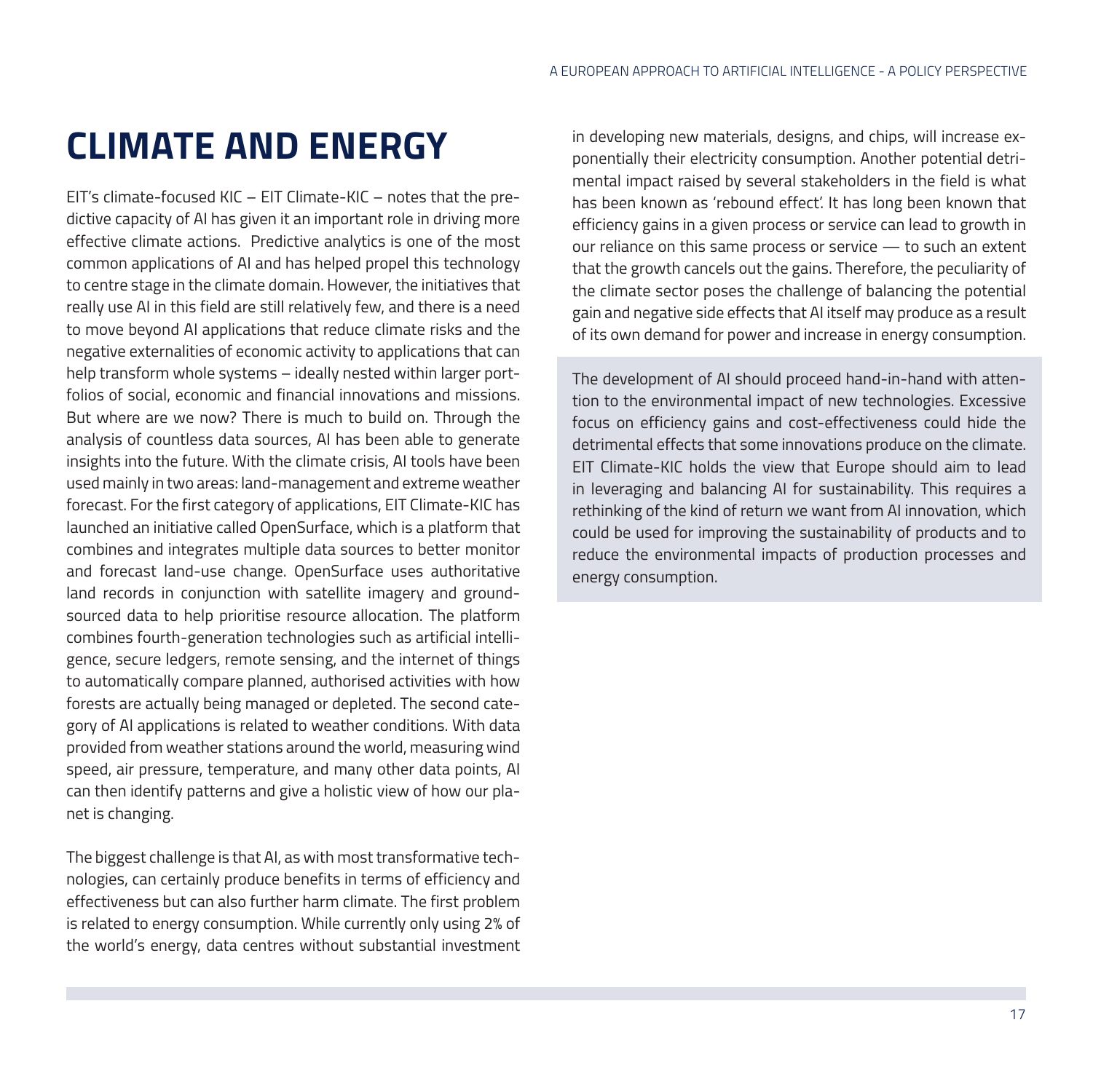#### A EUROPEAN APPROACH TO ARTIFICIAL INTELLIGENCE - A POLICY PERSPECTIVE

Table 5: Climate and Energy: concerns, opportunities and policy levers.

| Concerns/<br>opportunities   | <b>Description</b>                                                                                                                                                                                      | Policy/Regulatory lever                                                                                                                                                                                                      |
|------------------------------|---------------------------------------------------------------------------------------------------------------------------------------------------------------------------------------------------------|------------------------------------------------------------------------------------------------------------------------------------------------------------------------------------------------------------------------------|
| Rebound effect               | Al applications may have a negative impact on the cli-<br>mate, as the increased effectiveness is accompanied<br>by more energy consumption (i.e., rebound effects).                                    | The environmental impact of AI applications should<br>become transparent, and presenting the effects on<br>the climate, together with efficiency and other targets,<br>should become the standard.                           |
| <b>Privacy concerns</b>      | AI tools that monitor, predict and support efficient en-<br>ergy consumption (e.g. smart meter) are not always<br>transparent regarding the use of personal data.                                       | All AI applications should be proven GDRP compliant<br>with guarantees for privacy and the use of data under<br>AI supported awareness and consenting.                                                                       |
| Climate risk pre-<br>diction | Accurate predictions on extreme weather conditions<br>can help policy makers to better prepare and manage<br>climate-related risks.                                                                     | Stimulate the research and experimentation of AI so-<br>lutions in those areas more at risk of extreme events.<br>Create innovation hubs in symbolic places in Europe,<br>where the population suffered from extreme events. |
| Energy efficiency            | AI driven systems can better monitor and understand<br>energy consumption, land use and climate change, to<br>help individuals and companies to make an efficient<br>use of resources and reduce waste. | Encourage and support the integration and interopera-<br>bility of energy systems, so that predictions and moni-<br>toring can be done more effectively.                                                                     |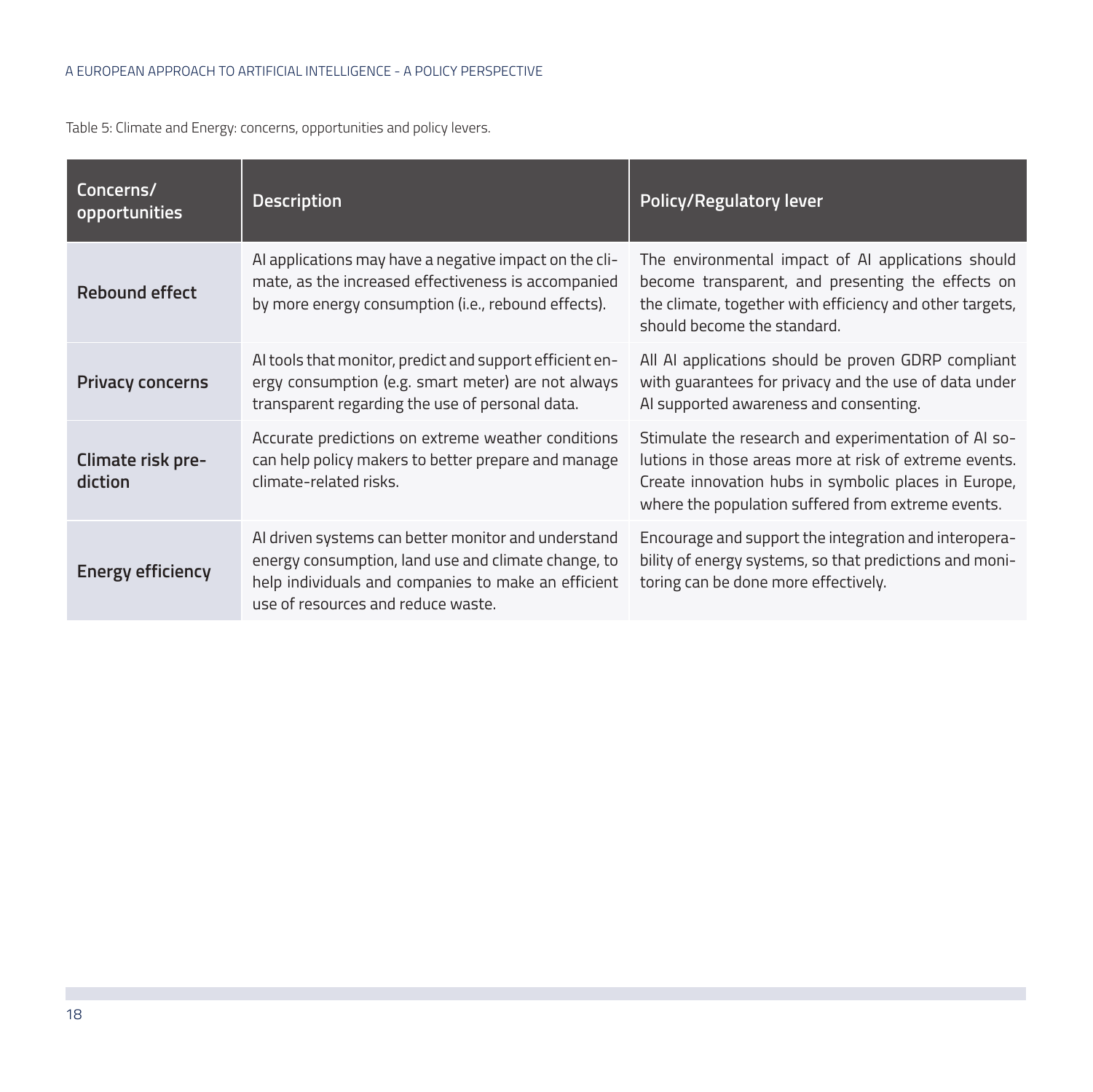### **AI GOVERNANCE REGIMES: THEIR ASSESSMENT**

Overall the contents of the five tables presented in the previous section and the proposed policy levers cover the entire spectrum of the EC AI White paper, whose logic is summarised in the picture below. As a matter of fact, the five tables contribute to make the general principles and envisaged initiative contained in the White Paper more operational and more sector specific. In doing so, they follow the spirit of the message implicit in the scenarios exercise where one does not want to achieve one of them, but rather combine the elements of each scenario into a set of action that maximise the positive components and minimise the negative ones of each scenario.



Figure 3: Schematic logic of the EC AI White Paper, Source: authors' elaboration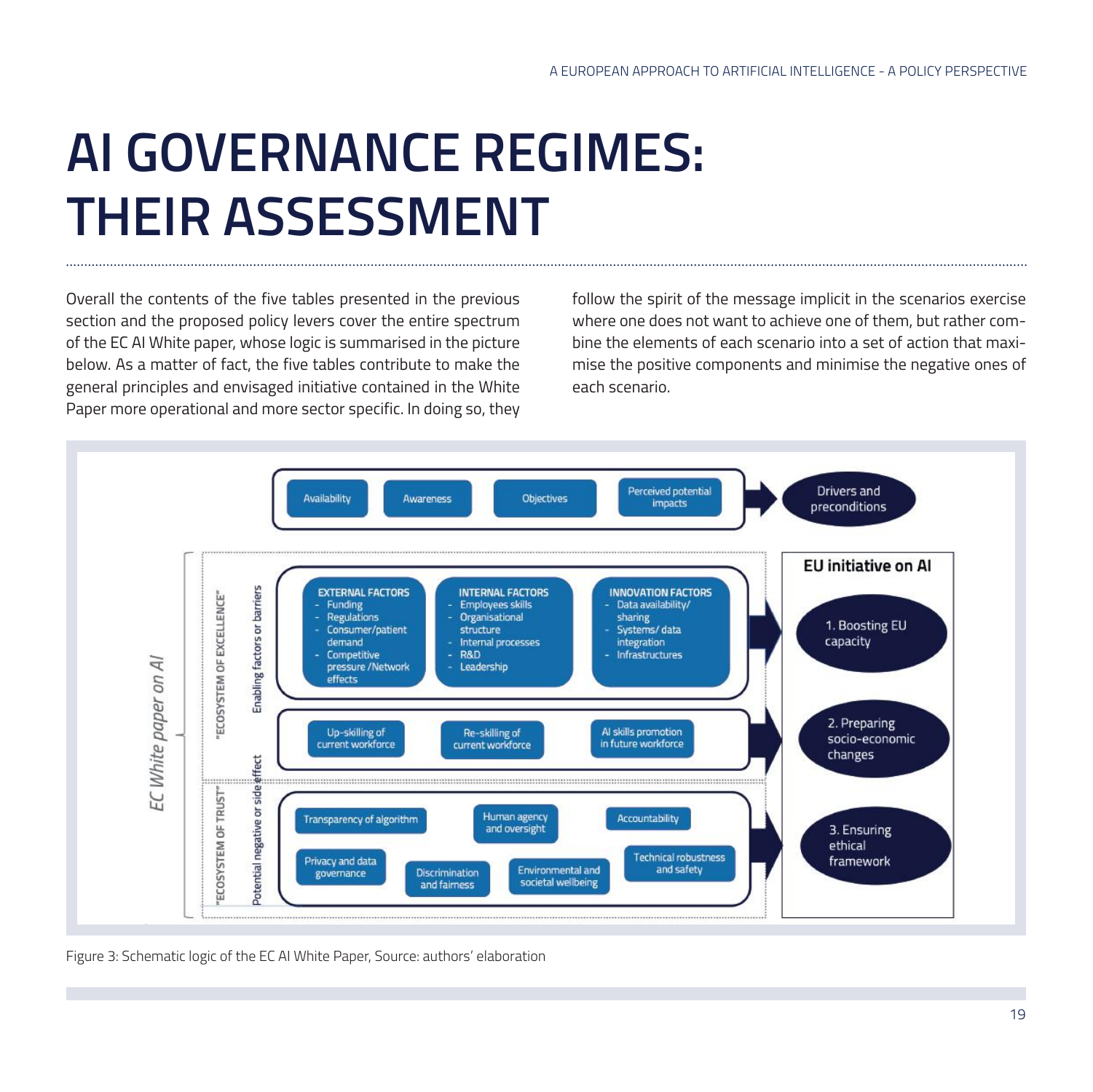Based on the considerations in the previous sections, a qualitative assessment of the four scenarios with regard to four dimensions (Growth, Innovation, Fairness, and Trust), representing high-level policy objectives, was conducted. The scenarios have been scored in the strict order from least (1) to most impact (4) with regard to the four dimensions of assessment, thus providing a relative comparison between the scenarios. This has been depicted in the spider diagram overleaf. Note that using a strict order forces a strong discrimination between the scenarios and leaves less room for nuances.

The spider diagram, therefore, magnifies differences and has to be seen as a tool to give a quick insight into the relative strengths and weaknesses of the scenarios, rather than absolute differences. The utopian scenario would score the highest in terms of both innovation and growth, whereas the ultra-social is best in terms of fairness and trust. The ultra-liberal scores well on both innovation and growth, and less so on fairness and trust. Moving out from these extreme scenarios and looking pragmatically at a combination of elements that can be extracted from them, the tables in the previous sections – one common and one for each sector – have raised a number of issues and then mapped against possible policy and regulatory levers.



Figure 4: Scenarios assessment,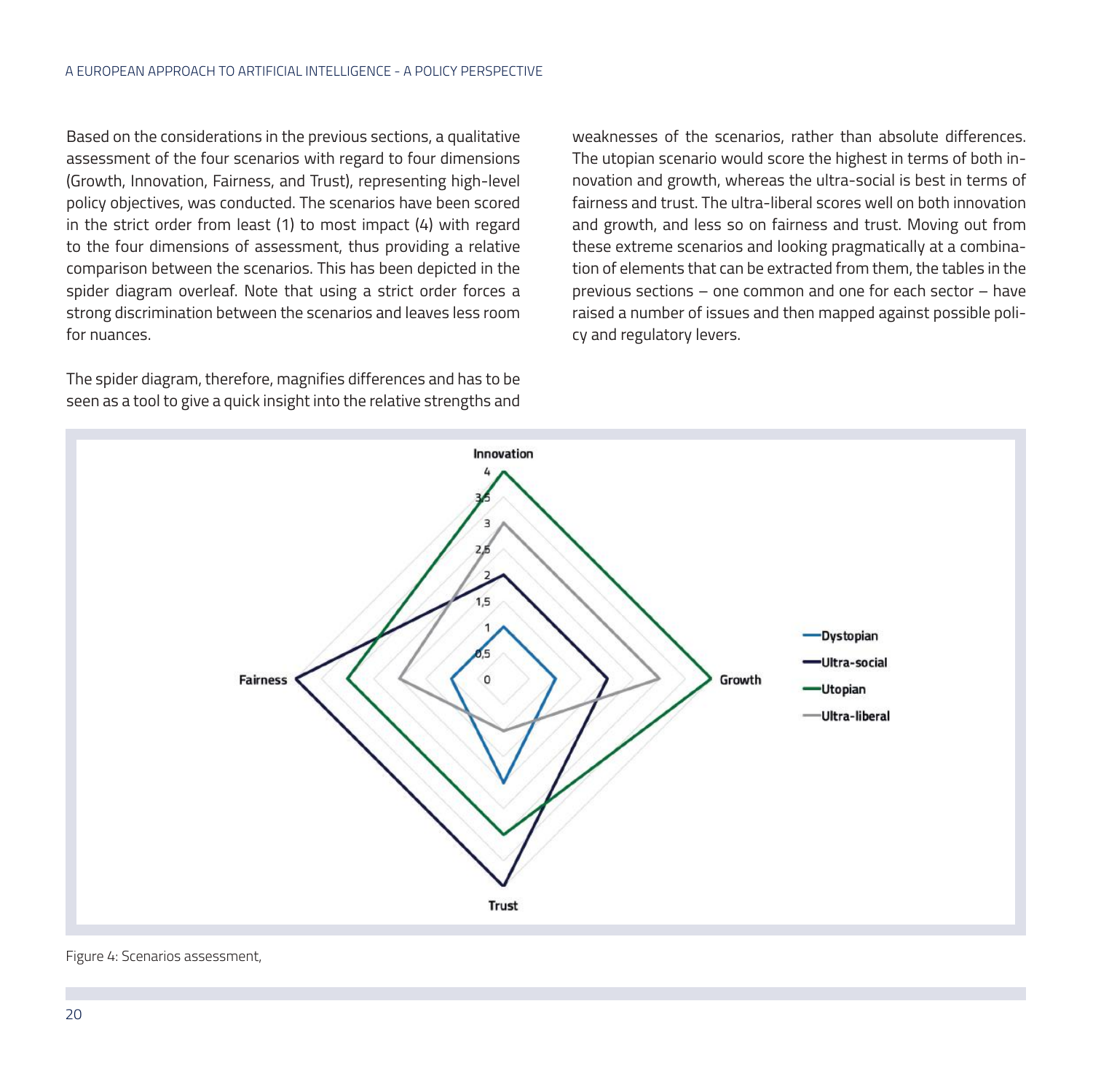# **CONCLUSION**

The chapters above give an impression of the state of affairs, generally and in the four sectors addressed specifically. They show difficulties as well as opportunities and suggest how these can be handled by specific policy levers. It is also obvious that the four sectors have very different requirements and that overall, acrossthe-board regulative solutions maybe good for one sector, but hinder innovation in another. The horizontal axis in the set-up of the scenarios plays an important role in coming to effective policy development.

Four main conclusions can be drawn from the above chapters:

- To ensure effective policy in the area of AI it is necessary to take context (sectors of application) into account.
- Policies regarding application of AI on personal data should be allowed to differ from policies regarding application of AI on machine data, especially in certain application sectors.
- General regulation or policy measures can be considered in relation to algorithm transparency and explainability
- Regulation should be adaptable and flexible, whilst minimising and mitigating risks and ensuring human rights and European values.

In addition, the following principles contribute to increase the positive impact of AI applications:

1. **Privacy management supported by AI.** Data sovereignty by subjects could be supported through developing an ecosystem where all transfer of data will be done with guaranteed GDPR compliance, under auditing of the regulator. Personal data will be under control of the subject and stored in a cloud. It can be transferred with consent/contract between the subject and other parties. The consent management will be done with AI support (a personal AI data management guard) which will automatically agree to data exchange if it is standard GDPR compliant and/or agreed once by the subject for such situation. When the AI agent concludes there is doubt, the subject will be warned and gives consent or not, thus teaching the AI agent for the future. R&I projects could be stimulated to develop these ideas.

2. **Counterfactual checks and Algorithm explainability.** This is an approach proposed by Watcher et al where they say there are three goals: inform and help data subjects understand why a particular decision was reached; provide them with grounds to contest adverse decisions; and help them understand how to achieve an outcome given current decision-making model. This would need regulation as well as policy and R&I actions.

3. **Sandbox-based regulation.** Regulation should stimulate to use a sandbox approach when deploying AI, similar to phase I to III clinical studies of medical drugs. In a sandbox, potential issues could be identified, and trust built before widespread 5.1deployment. The rules for a sandbox methodology could be different per sector, with in the Health sector a system close to the current stepwise approval processes for medicines and equipment.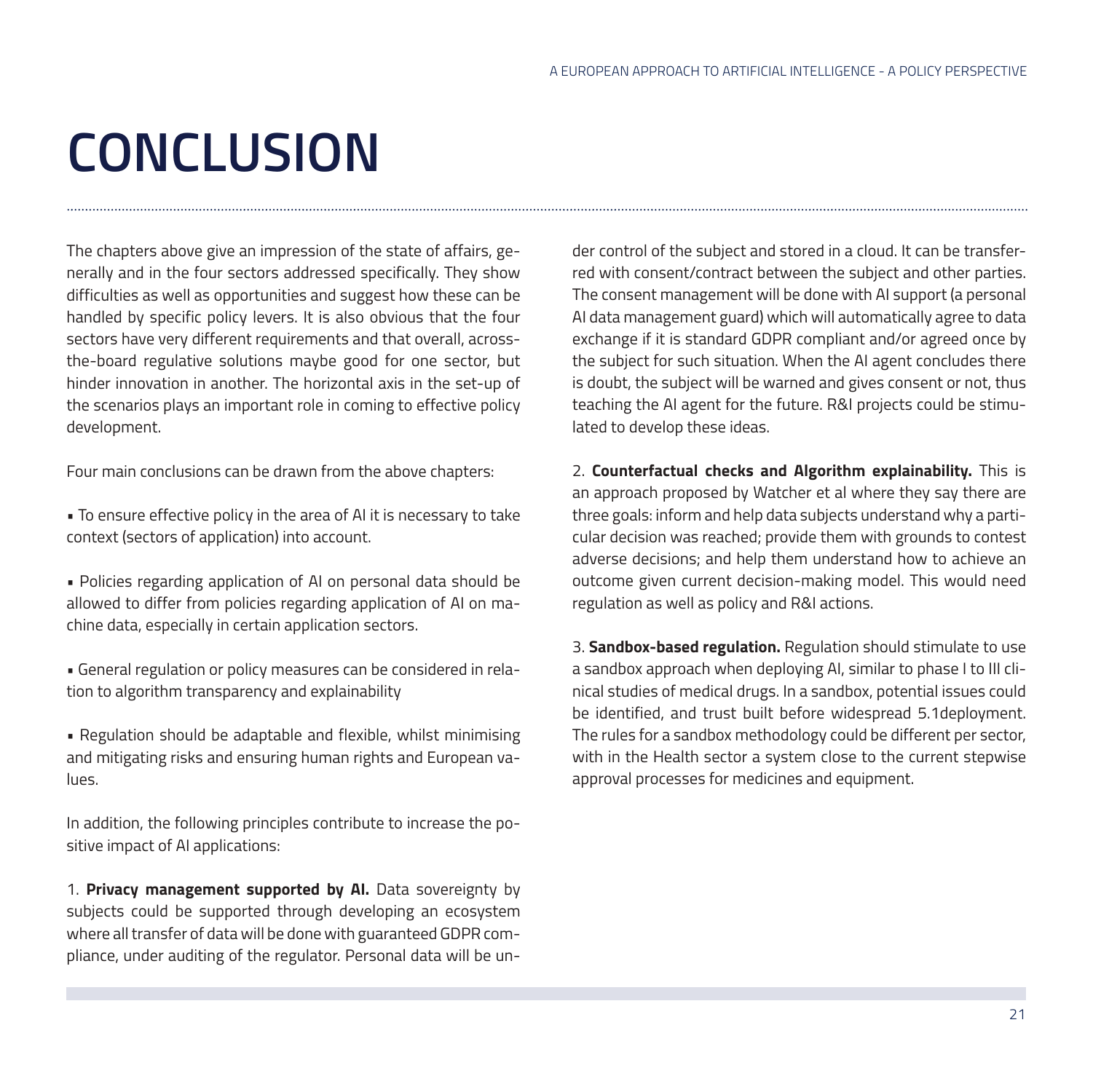### **REFERENCES**

Al-shamasneh, A., & Obaidellah, U. (2017). Artificial Intelligence Techniques for Cancer Detection and Classification: Review Study. European Scientific Journal, 13(3), 342-370. Ananny, M., & Crawford, K. (2016). Seeing without knowing: Limitations of the transpa-

rency ideal and its application to algorithmic accountability. New Media & Society, 20(3), 973-989. doi:10.1177/1461444816676645.<br>Annoni, A., Benczur, P., Bertoldi, P., Delipetrev, P., De Prato, G., Feijoo, C., Fernandez Ma-

cias, E., Gomez, E., Iglesias, M., Junklewitz, H., López Cobo, M., Martens, B., Nascimento, S.,<br>Nativi, S., Polvora, A., Sanchez, I., Tolan, S., Tuomi, I., & Alujevic, L. V. (2018). Artificial Intelligence: A. European Perspective. Joint Research Centre, European Commission. https://doi. org/10.2760/11251.

Barocas, S., & Selbst, A. (2016). Big Data's Disparate Impact. California Law Review, 104, 671-732.

Buiten, M. C. (2019). Towards Intelligent Regulation of Artificial Intelligence. European Jour-<br>nal of Risk Regulation, 10(1), 41-59. doi:10.1017/err.2019.8.<br>Datta, A., Sen, S., & Zick, Y. (2016, 22-26 May 2016). Algorithm

tative Input Influence: Theory and Experiments with Learning Systems. Paper presented at the 2016 IEEE Symposium on Security and Privacy (SP).

de Streel, A., Kramer, J., Bourreau, M. (2019). Ambitions for Europe 2024. Cerre White Paper. Retrieved from: https://www.cerre.eu/sites/cerre/files/cerre\_whitepaper2024\_digitaltelecommedia\_0.pdf.

Domingos, P. (2012). A few useful things to know about machine learning. Commun. ACM, 55(10), 78-87. doi:10.1145/2347736.2347755.

Doshi-Velez, F., & Kortz, M. (2017). Accountability of AI Under the Law: The Role of Expla- nation. Berkman Klein Center Working Group on Explanation and the Law (retrieved from: https://dash.harvard.edu/bitstream/handle/1/34372584/2017-11\_aiexplainability-1. pdf?sequence=3, 21/11/2019).

Dreyer, K., & Allen, B. (2018). Artificial intelligence in health care: brave new world or golden opportunity? Journal of the American College of Radiology, 15(4), 655-657.

Dwivedi, Y. K., Hughes, L., et al. (2019). Artificial Intelligence (AI): Multidisciplinary perspectives (1)<br>tives on emerging challenges, opportunities, and agenda for research, practice and poli-<br>cy. International Journal

EIT Health and McKinsey & Company, (2020), Transforming healthcare with AI. Impact on the workforce and organisations. Retrieved from: https://eithealth.eu/wp-content/ uploads/2020/03/EIT-Health-and-McKinsey\_Transforming-Healthcare-with-AI.pdf.

EPSC. (2019). Rethinking Strategic Autonomy in the Digital Age. Brussels: European Po- litical Strategy Centre (retrieved from: https://ec.europa.eu/epsc/sites/epsc/files/epsc\_ strategic\_note\_issue30\_strategic\_autonomy.pdf, 14/10/2019).

European Commission. (2018a). Artificial Intelligence for Europe. COM(2018) 237 final, Brussels: European Commission.

European Commission. (2018b). Factsheet: Artificial intelligence for Europe. Retrieved from https://ec.europa.eu/digital-single-market/en/news/factsheet-artificial-intelligence-europe.

European Commission. (2018c). EU Member States sign up to cooperate on Artifi- cial Intelligence. Retrieved from https://ec.europa.eu/digital-single-market/en/news/ eu-member-states-sign-cooperate-artificial-intelligence.

European Commission. (2018d). Member States and Commission to work together to boost artificial intelligence 'made in Europe'. Retrieved from https://ec.europa.eu/commis- sion/presscorner/detail/en/IP\_18\_6689.

European Commission. (2020a). White Paper on Artificial Intelligence. A European Approach to Excellence and Trust. COM(2020) 65 final, Brussels: European Commission.

European Commission. (2020b). A European Strategy to Data. COM(2020) 66 final, Brus- sels: European Commission.

European Parliament. (2020). Digital sovereignty for Europe. Brussels: European Parliament (retrieved from: https://www.europarl.europa.eu/RegData/etudes/BRIE/2020/651992/ EPRS\_BRI(2020)651992\_EN.pdf, 07/07/2020).

Fuller, T., & Metz, C. (2018, October 26). A.I. Is Helping Scientists Predict When and Where times.com/2018/10/26/technology/earthquake-predictions-artificial-intelligence.html (21/11/2019).

Goodman, B., & Flaxman, S. (2017). European Union regulations on algorithmic deci- sion-making and a 'right to explanation. AI Magazine, 38(3), 50-57., 38(3), 50-57.

Hof, R. (2013, April 23). Deep Learning. The MIT Technology Review. Retrieved from https:// www.technologyreview.com/s/513696/deep-learning/.

Jia, R., & Liang, P. (2016). Data Recombination for Neural Semantic Parsing. Paper pre-<br>sented at the Annual Meeting of the Association for Computational Linguistics, Berlin.

Klossa, G. (2019). Towards European Media Sovereignity. An Industrial Media Strategy to leverage Data, Algorithms and Artificial Intelligence. European Commission. Retrieved from: https://ec.europa.eu/commission/sites/beta-political/files/gk\_special\_report-eu- ropean\_media\_sovereignty.pdf.

Nyholm, S., & Smids, J. (2016). The ethics of accident-algorithms for self-driving cars: An applied trolley problem? Ethical theory and moral practice, 19(5), 1275-1289.

Olhede, S., & Wolfe, P. (2017). When algorithms go wrong, who is liable? Significance, 14(6), 8-9. doi:10.1111/j.1740-9713.2017.01085.x

Olhede, S. C., & Wolfe, P. J. (2018). The growing ubiquity of algorithms in society: impli- cations, impacts and innovations. Philosophical Transactions of the Royal Society A: Mathematical, Physical and Engineering Sciences, 376(2128), 20170364. doi:10.1098/ rsta.2017.0364.

Pasquale, F. (2015). The Black Box Society: The Secret Algorithms That Control Money and Information Boston: Harvard University Press.

Probst, L., Pedersen, B., Lefebvre, V., & Dakkak, L. (2018). USA-China-EU plans for AI: where do we stand. Report prepared for the European Commission, Directorate-General Internal Market, Industry, Entrepreneurship, and SMEs, Digital Transformation Monitor of the Eu-

ropean Commission.<br>Scherer, M. (2016). Regulating Artificial Intelligence Systems: Risks, Challenges, Competencies, and Strategies. Harvard Journal of Law & Technology, 29(2), 353-400.

Teich, D. (2019, April 25). Management AI: A Senate Bill Introduced To Begin Regulation Of Machine Learning Algorithms. Forbes. Retrieved from https://www.forbes.com/sites/ davidteich/2019/04/25/management-ai-a-senate-bill-introduced-to-begin-regulation-of-machine-learning-algorithms/#5995188179e6 (21/11/2019).

Teich, D., & Tirias Research. (2018, January 24). Management AI: Bias, Criminal Reci- divism, And The Promise Of Machine Learning. Forbes. Retrieved from https://www. forbes.com/sites/tiriasresearch/2018/01/24/management-ai-bias-criminal-recidi- vism-and-the-promise-of-machine-learning/#4ec6a9547c8a (21/11/2019).

von der Leyen, U. (2020). A Union That Strives for More. My Agenda for Europe. Political Guidelines for the Next European Commission 2019-2024. Retrieved from: https://ec.europa.eu/commission/sites/beta-political/files/political-guidelines-next-commission\_en- .pdf.

Wachter, S., Mittelstadt, B., & Floridi, L. (2017). Transparent, explainable, and accountable AI for robotics. Science Robotics, 2(6), eaan6080. doi:10.1126/scirobotics.aan6080.

Wachter, S., Mittelstadt, B., & Russell, C. (2018). Counterfactual Explanations Without Opening the Black Box: Automated Decisions and the GDPR. Harvard Journal of Law & Technology, 31(2), 841-887.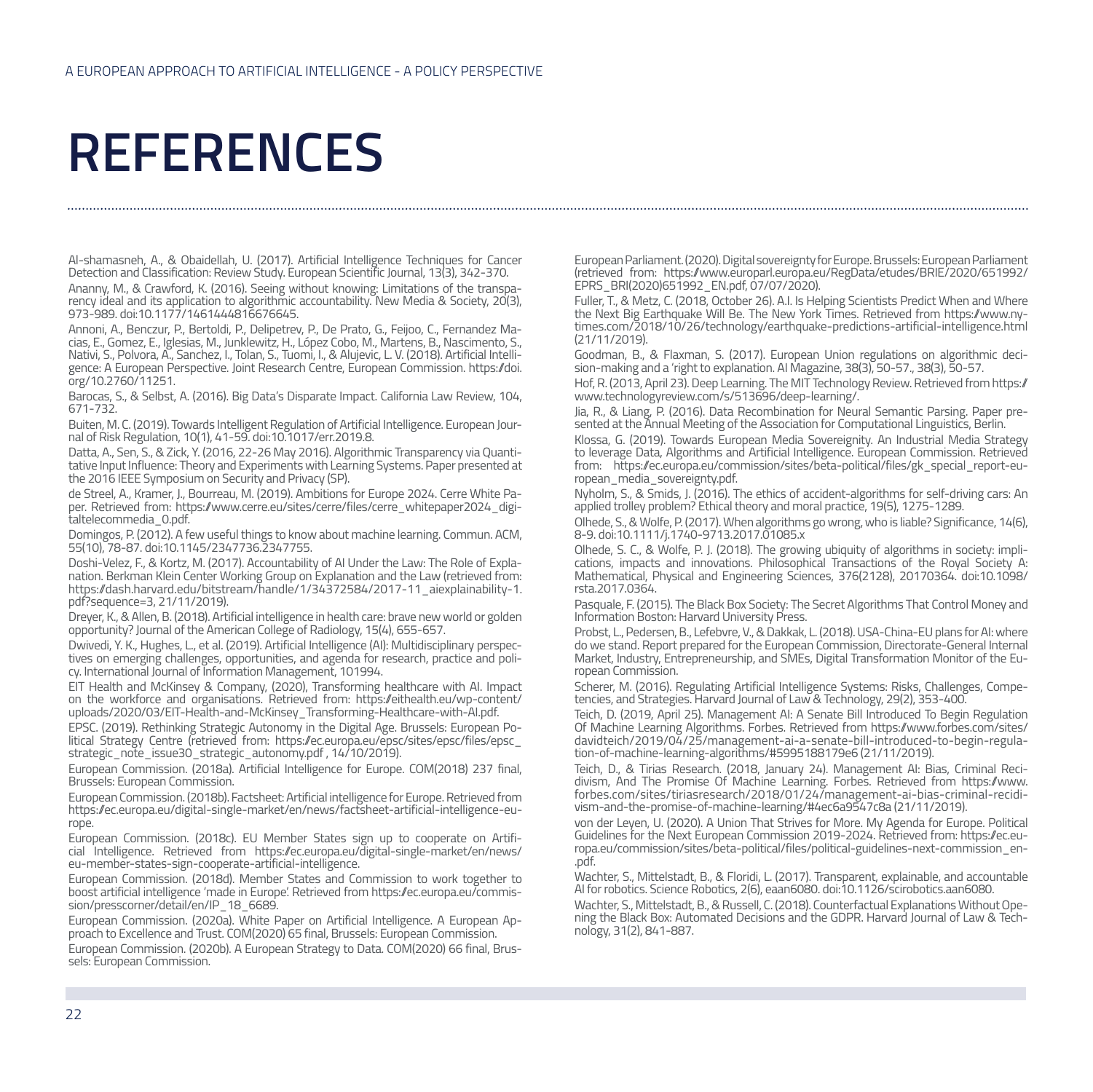## **ACKNOWLEDGEMENTS**

In the context of their strategic innovation activities for Europe, five EIT Knowledge and Innovation Communities (EIT Manufacturing, EIT Urban Mobility, EIT Health, EIT Climate-KIC, and EIT Digital as coordinator) decided to launch a study that identifies general and sector specific concerns and opportunities for the deployment of AI in Europe.

The study followed a scenario-based approach to structure and assess the potential impact of different policy measures with regards to the regulation of Artificial Intelligence.

Digital Enlightenment Forum was contracted to write this report under the guidance of EIT Digital, supported by the contributing four EIT KICs. The strong involvement of the five EIT Knowledge and Innovation Communities in addition to external high-level experts from various disciplines formed the basis for a profound assessment of the different dimensions and their interrelations.

Digital Enlightenment Forum is particularly grateful to Cristiano Codagnone and Giovanni Liva (Univ. degli Studi di Milano), as well as selected advisors and experts for giving their time for interviews and discussions that helped to better understand the complexity of the issues involved and to formulate the results presented here.

This report is the third edition in EIT Digital's series of policy perspective reports. Edition one on the Digital Transformation of European Industry as well as edition two on European Digital Infrastructure and Data Sovereignty can be downloaded from EIT Digital's website at www. eitdigital.eu/newsroom/publications.